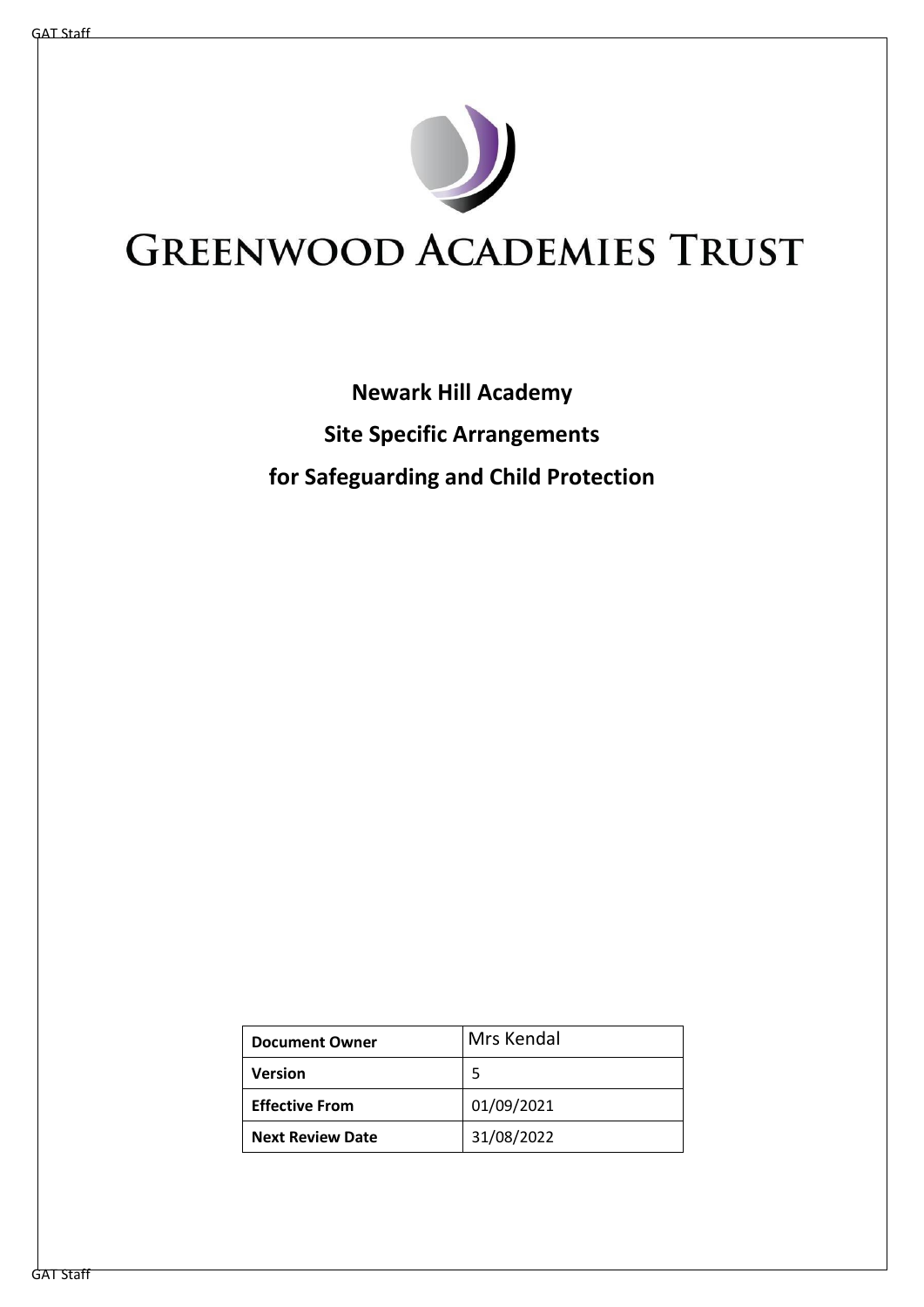The relevant Teaching Unions have been consulted with in the process of preparing this document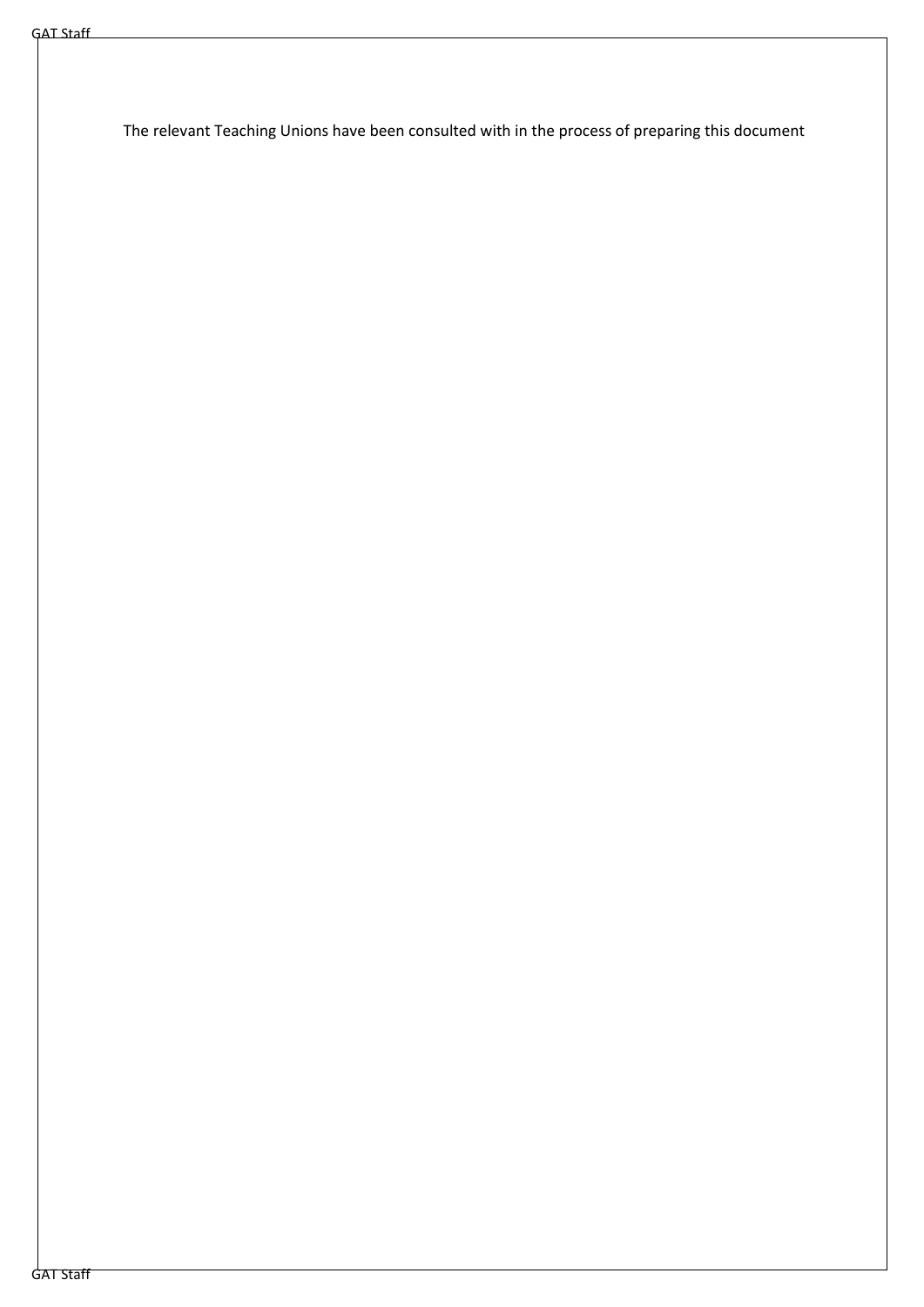## **Contents**

| So-called 'honour-based' abuse (including Female Genital Mutilation and Forced Marriage)  19 |
|----------------------------------------------------------------------------------------------|
|                                                                                              |
|                                                                                              |
|                                                                                              |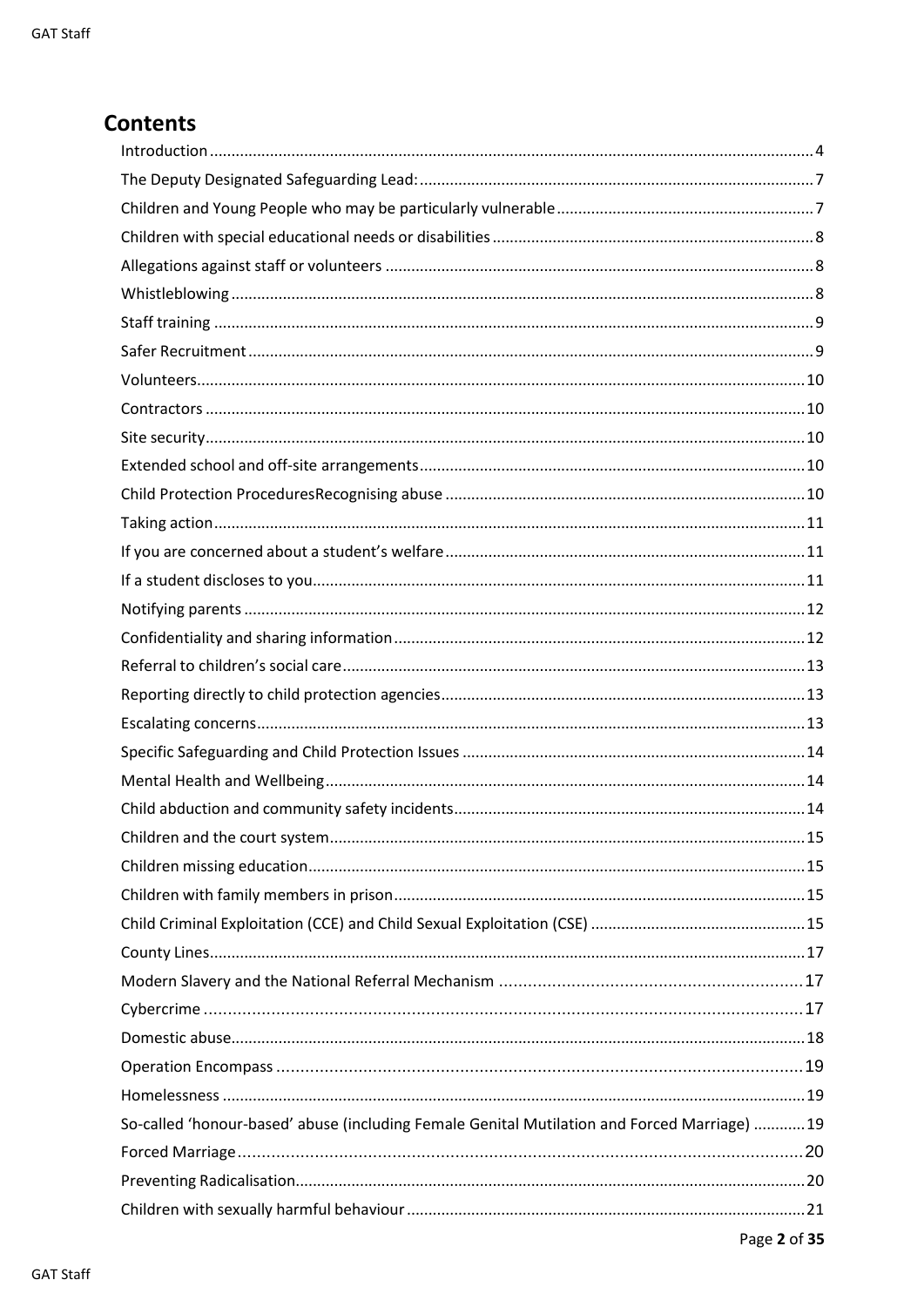| Appendix 3 – Sexual violence and sexual harassment between children in schools and colleges  28 |
|-------------------------------------------------------------------------------------------------|
|                                                                                                 |
|                                                                                                 |
| Appendix 6 - Further Reading / Additional Information Sources (recommended for all Lead and     |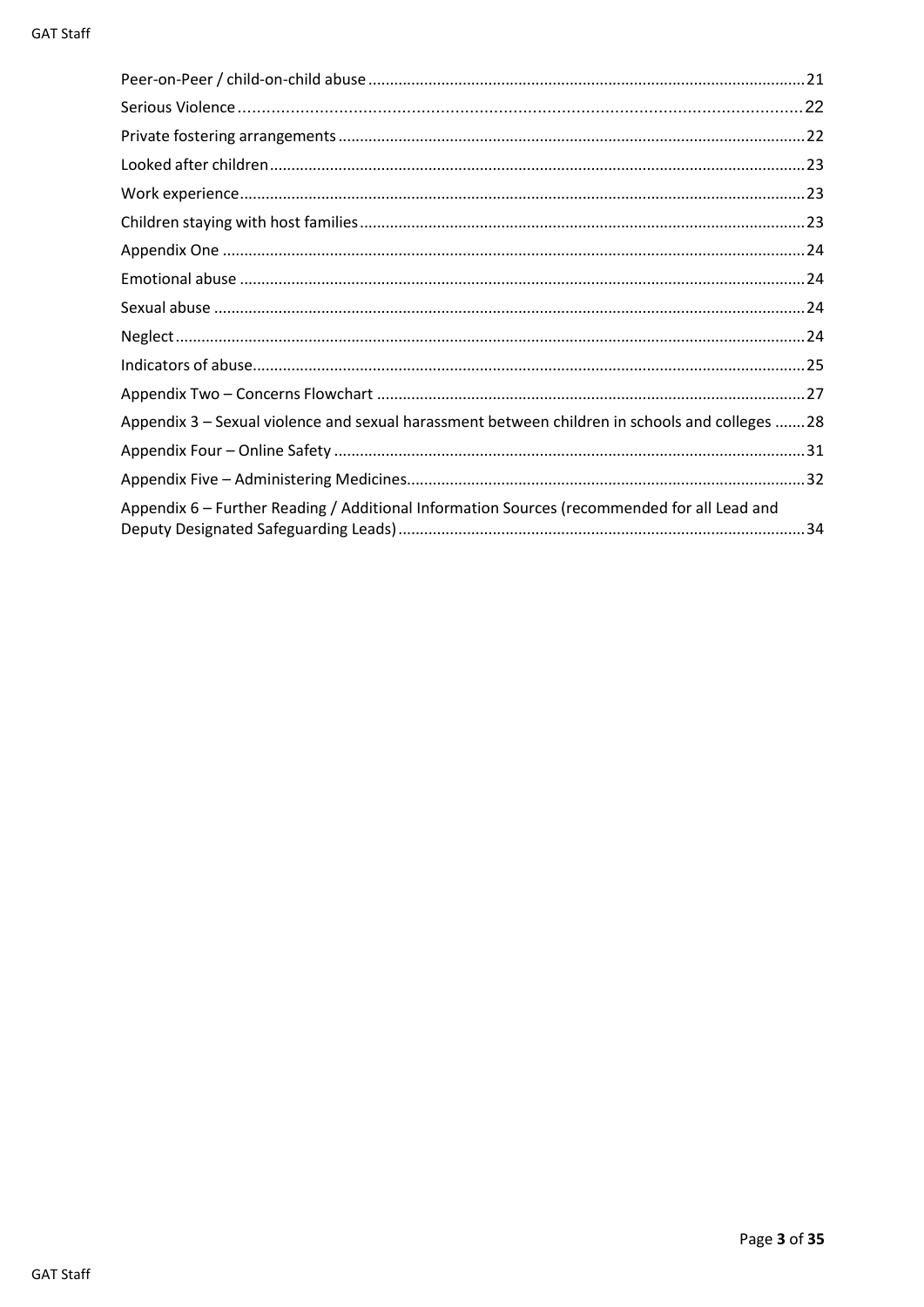#### <span id="page-4-0"></span>**Introduction**

This document sets out the arrangements for Safeguarding and Child Protection at the Newark Hill Academy.

The Newark Hill Academy is committed to Safeguarding and encourages a strong culture of vigilance in this area.

This document forms part of the integrated safeguarding portfolio and should be readalongside:

- Greenwood Academies Trust: Trust Safeguarding Policy;
- Greenwood Academies Trust: Managing Allegations Against Adults Working within the Trust Policy;
- DfE Keeping Children Safe in Education September 2021;
- Working Together to Safeguard Children July 2018;
- Local arrangements for managing allegations issued through the relevant Local Safeguarding Partnership;
- Sexual violence and sexual harassment between children in schools and colleges 2021;
- The Children Act 1989 and 2004;
- The Children and Social Work Act 2017;
- The Education Act 2002:

For the purpose of this document the following terminology should be considered:

**Safeguarding** and promoting the welfare of children refers to the process of protecting children from maltreatment; preventing impairment of children's mental and physical health and development; ensuring that children grow up in circumstances consistent with the provision of safe and effective care and taking action to enable all children to have the best outcomes.

**Child protection** refers to the processes undertaken to protect children who have been identified as suffering or being at risk of suffering significant harm.

**Staff** refers to all those working for or on behalf of the Academy, full-time or part time, temporary or permanent, in either a paid or voluntary capacity.

**DSL** refers to the Designated Safeguarding Lead at the Academy.

**Child** includes everyone under the age of 18.

**Parents**refers to birth parents and other adults who are in a parenting role, for example step- parents, foster carers and adoptive parents and LA corporate parents.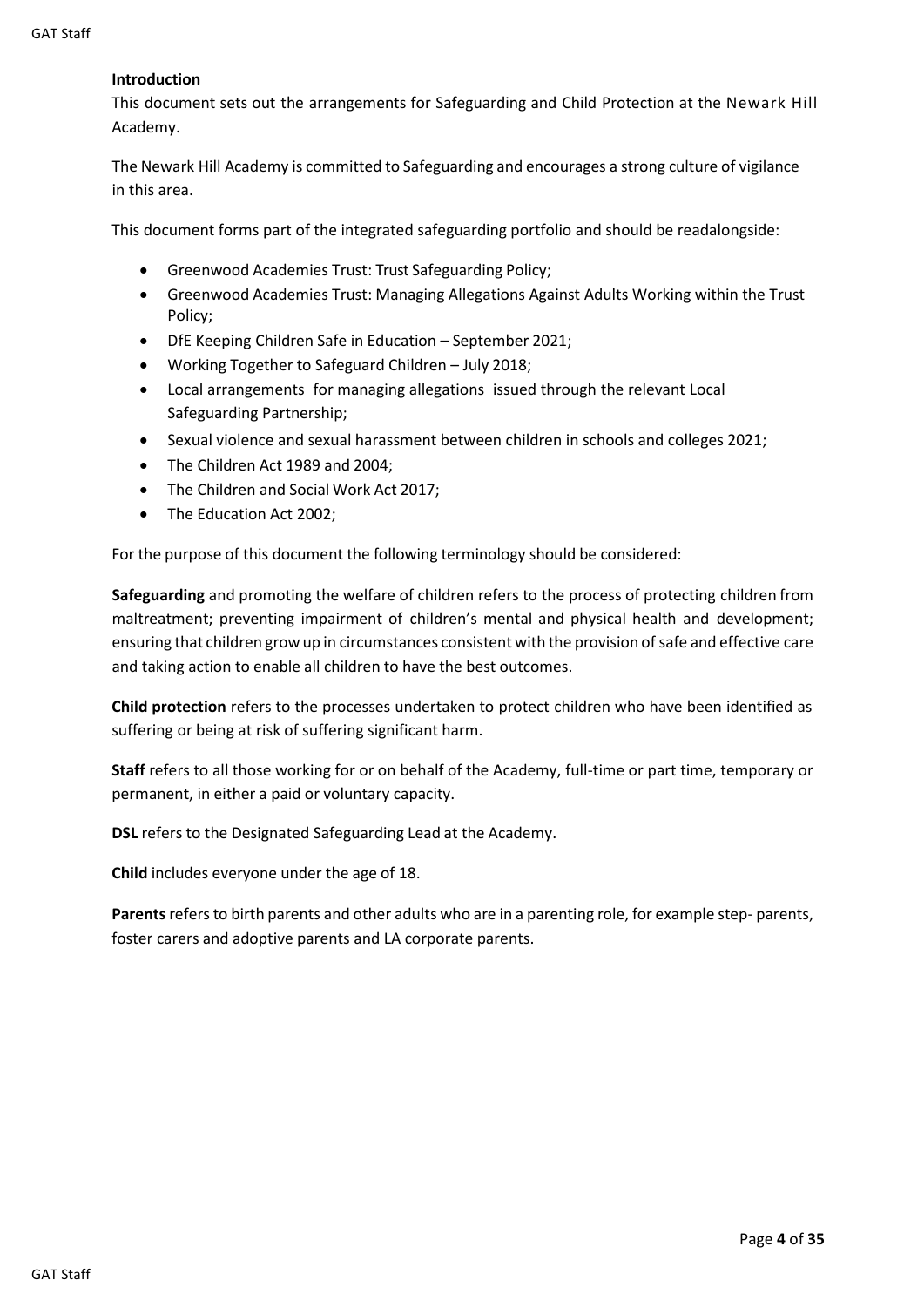## **Key Staff and Contacts**

### **Academy Based Contacts**

| <b>Name</b>                                                 | Role                                                       |  |
|-------------------------------------------------------------|------------------------------------------------------------|--|
| Mrs Sonia Kendal                                            | Principal                                                  |  |
| Rizwana Farooq                                              | Designated Safeguarding Lead                               |  |
| Sonia Kendal                                                | Deputy Designated Safeguarding Leads                       |  |
| Jen Jensen                                                  | eSafety Officer                                            |  |
| Riz Farooq                                                  | Prevent Duty Lead                                          |  |
| Sonia Kendal                                                | Teacher for Looked After<br>Designated<br>Children         |  |
| Sonia Kendal                                                | Designated Teacher for Previously Looked<br>After Children |  |
| Jackie Vonhof                                               | Attendance Officer                                         |  |
| All of the above can be contacted via the Academy office on |                                                            |  |
| 01733 566053                                                |                                                            |  |

#### **Other Useful Contacts**

| Agency / Contact                                                          | <b>Contact Details</b>                               |
|---------------------------------------------------------------------------|------------------------------------------------------|
| Safeguarding Helpline<br><b>Greenwood Academies Trust</b>                 | 0115 748 3262<br>safeguarding@greenwoodacademies.org |
| Claire Knee, Safeguarding Trustee<br><b>Greenwood Academies Trust</b>     | 0115 748 3262<br>admin@greenwoodacademies.org        |
| <b>Children's Social Care Contact Centre</b><br>Peterborough City Council | 01733 864180                                         |
| Children's Social Care - Emergency Duty Team<br>Peterborough City Council | 01733 234724                                         |
| Local Authority Designated Officer (LADO)<br>Peterborough City Council    | 01733 864038<br>lado@peterborough.gov.uk             |
| Child Line                                                                | 0800 1111                                            |
| <b>NSPCC Information Service</b>                                          | 0808 800 5000                                        |
| NSPCC Whistleblowing Advice Line                                          | 0800 028 0285                                        |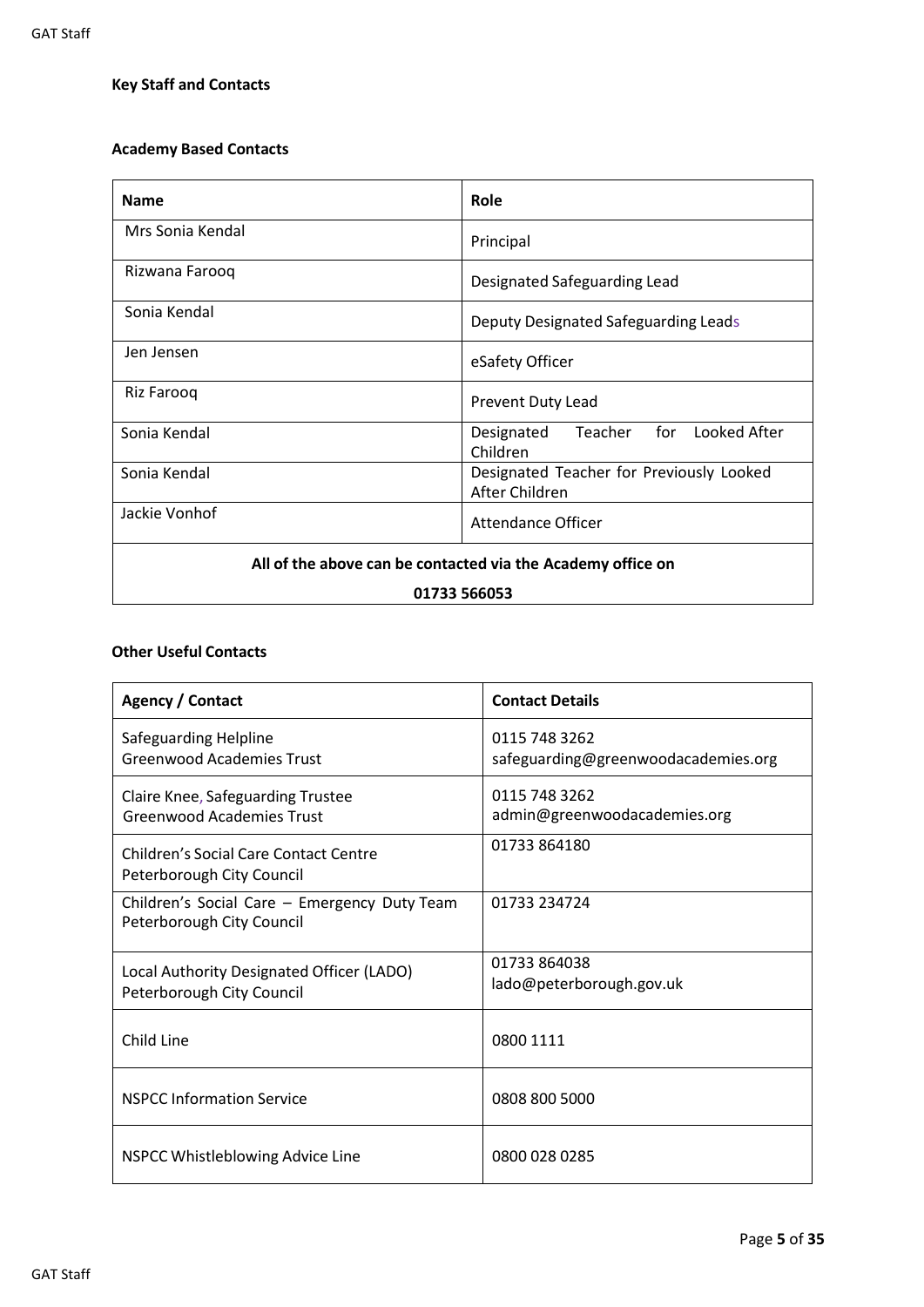#### **The Designated Safeguarding Lead (DSL):**

- is a member of the Senior Leadership Team;
- has the status and authority within the Academy to carry out the duties of the post, including committing resources and supporting and directing other staff;
- is available during school hours during term time either in person or remotely to discuss any safeguarding concerns (or delegates responsibility for this to a Deputy DSL);
- refers cases of concern to children's social care, the Channel Programme or police as appropriate;
- acts as a source of support, advice and expertise to the Academy community;
- encourages a culture of listening to children and ensures the child's voice is included in all decision making processes;
- develops effective links with relevant statutory and voluntary agencies including the Local Safeguarding Partnership (LSP);
- liaises with the 'case manager' and the Local Authority Designated Officer (LADO) for child protection concerns in cases which concern a staff member;
- liaises with other relevant staff (Academy and multi-agency) on matters of wellbeing, safety and safeguarding;
- liaises with relevant mental health leads/agencies where safeguarding concerns are linked to mental health;
- promotes engagement with parents, particularly where families are facing challenging circumstances;
- liaises with the Principal and strategic leads to take lead responsibility for promoting educational outcomes by knowing the welfare, safeguarding and child protection issues that children are or have experienced and identifies the impact these issues may have on attendance, engagement, and achievement – including providing information regarding all students with social worker involvement and supporting teaching staff to provide any additional adjustments to ensure the best outcomes for the student;
- keeps detailed written records of all concerns using CPOMS and ensures all records meet Trust expectations in terms of content;
- understands the importance of information sharing (within relevant data protection legislation and regulations – including GDPR) within the academy and with other relevant agencies;
- ensures that when a pupil leaves the Academy, their child protection file is passed to the new school (separately from the main student file and ensuring secure transit) within five days of transfer or five days of a new term and confirmation of receipt is obtained. Consideration should also be given to the sharing of additional information to ensure continued support for students within the new placement;
- ensures all staff have access to and knowledge of the academy safeguarding procedures including during induction for new, part-time, agency and supply staff;
- ensures that the child protection policy and procedures are reviewed and updated annually, liaises with the Trust Senior Safeguarding Adviser and where the role is not carried out by the Principal, the Principal as appropriate;
- makes staff aware of training courses and the latest policies on safeguarding;
- makes the child protection policy available publicly, on the Academy's website or by other means making clear the fact that referrals to external agencies will be made regarding suspected abuse or neglect and the academy's role in this;
- is appropriately trained, with regular updates;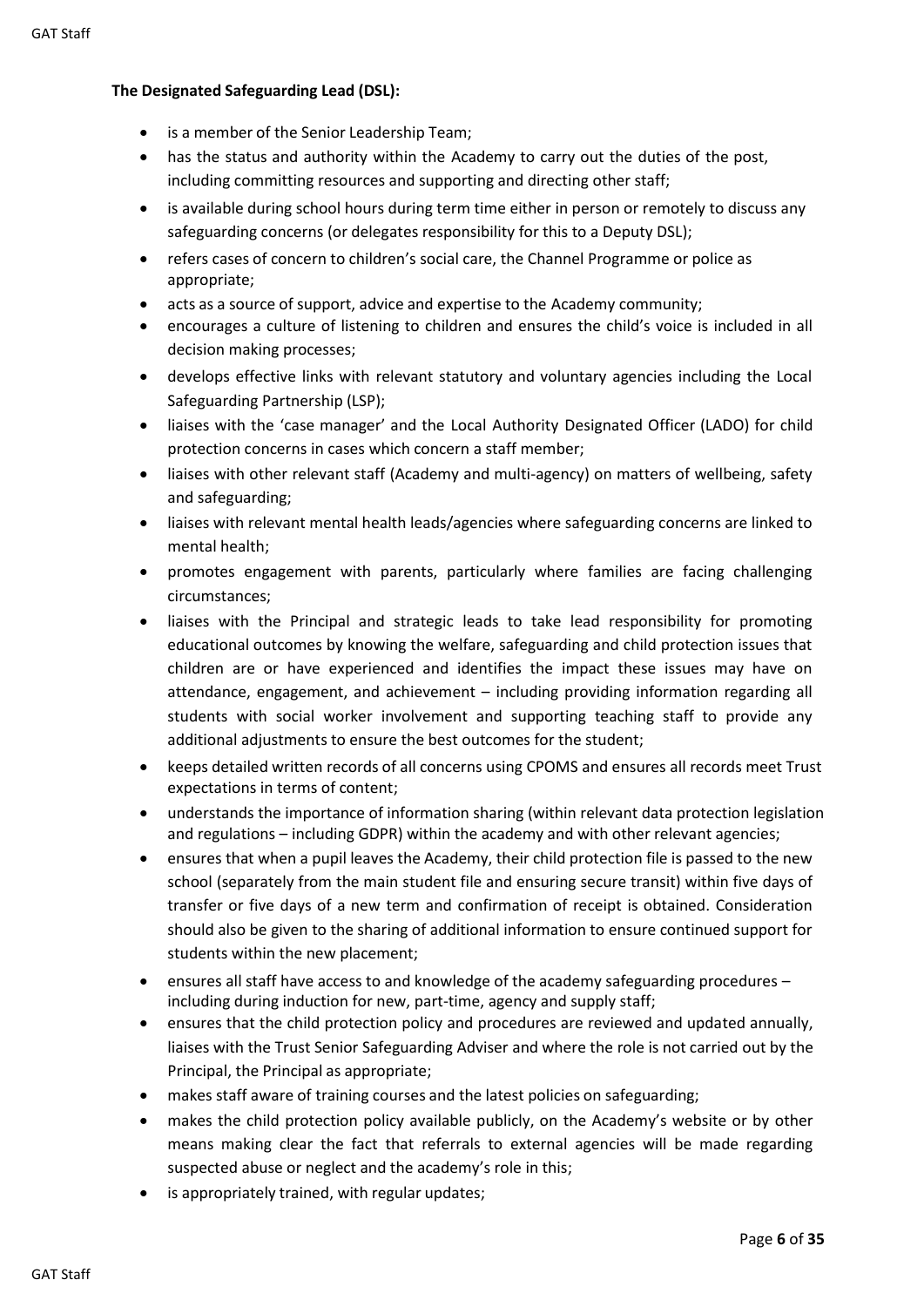- has a working knowledge of local procedures, including Early Help and Local Authority social care referral arrangements;
- understands the lasting impact that trauma and adversity can have on behaviour, mental health and wellbeing;
- is alert to specific needs of children in need, SEND students and those with health conditions and young carers;
- attends and/or contributes to child protection conferences;
- coordinates the Academy's contribution to child protection plans;
- understands the requirements of the Prevent Duty and able to provide advice and support regarding children at risk of radicalisation; and
- understands the unique risks of online safety and ensures students are aware of how to keep themselves safe online within the Academy and at home.

#### <span id="page-7-0"></span>**The Deputy Designated Safeguarding Lead:**

Is trained to the same level as the DSL and, in the absence of the DSL, carries out those functions necessary to ensure the ongoing safety and protection of pupils. In the event of thelong-term absence of the DSL, the deputy will assume all of the functions above.

#### <span id="page-7-1"></span>**Children and Young People who may be particularly vulnerable**

Any child may benefit from Early Help, but some children may have an increased risk of abuse.Many factors can contribute to an increase in risk, including prejudice and discrimination, isolation, social exclusion, communication issues, reluctance on the part of some adults to accept that abuse can occur and contextual safeguarding issues. To ensure that all of our students receive equal protection, we will give special consideration to children who:

- are subject to Child In Need or Child Protection Plans or have other social care involvement;
- are disabled or have certain health conditions and have specific additional needs;
- have special educational needs (whether or not they have a statutory Education, Health and Care Plan);
- are young carers;
- show signs of being drawn into anti-social or criminal behaviour, including gang involvement and association with organised crime groups or county lines;
- are frequently missing/go missing from care or from home;
- are at risk of modern slavery, trafficking, sexual exploitation or criminal exploitation;
- are at risk of being radicalised or exploited;
- have a family member in prison or is affected by parental offending;
- are in a family circumstance presenting challenges for the child, such as drug and alcohol misuse, adult mental health issues and domestic abuse;
- are misusing drugs or alcohol themselves;
- have returned to their family from care;
- are at risk of 'honour'-based abuse such as Female Genital Mutilation or Forced Marriage;
- are privately fostered;
- are persistently absent from education, including persistent absences for part of the school day;
- are asylum seekers;
- are vulnerable to being bullied, or engaging in bullying;
- are living in temporary accommodation;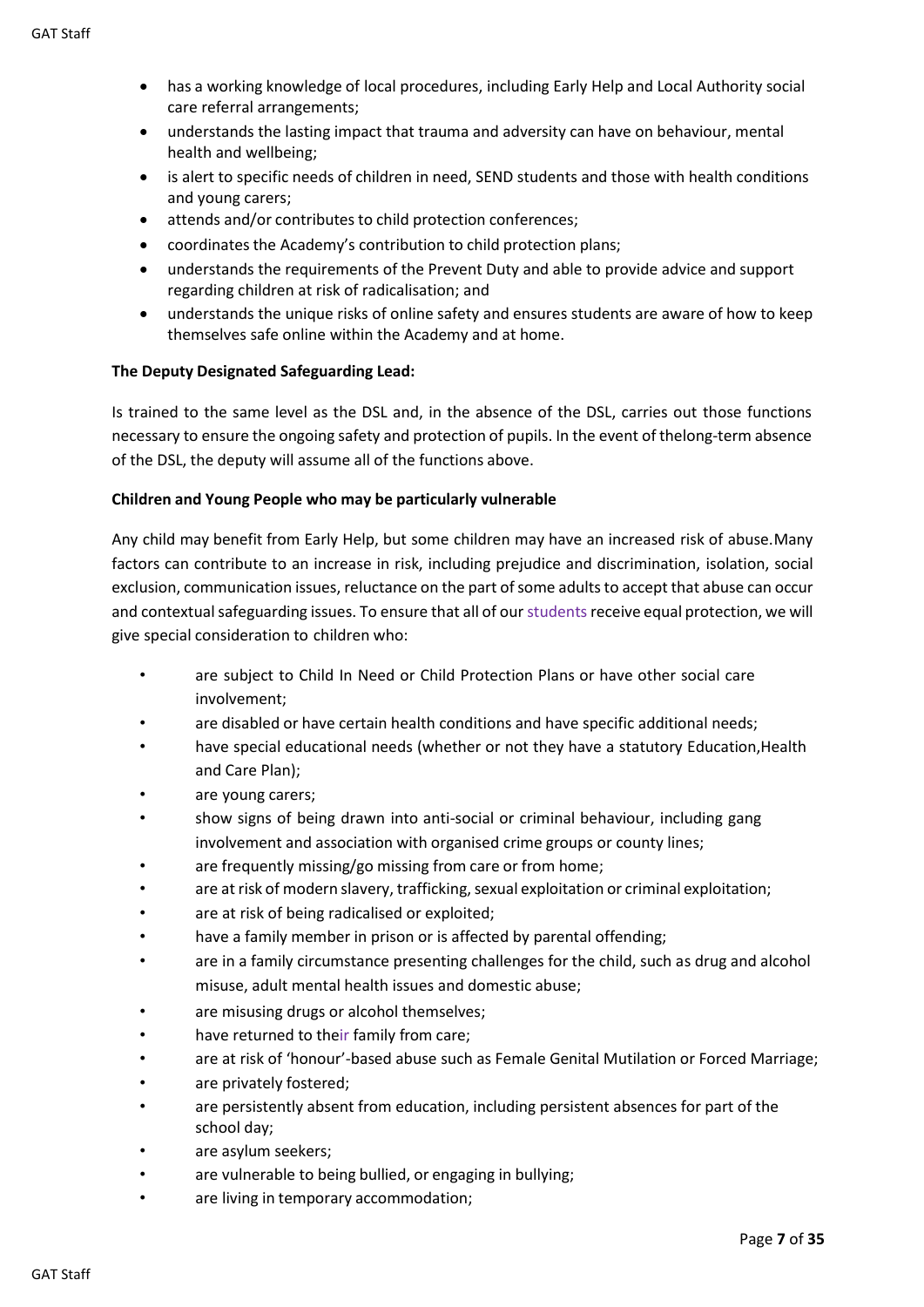- are living transient lifestyles;
- are living in chaotic and unsupportive home situations;
- are homeless;
- are vulnerable to discrimination and maltreatment on the grounds of race, ethnicity, religion, disability or sexuality;
- do not have English as a first language;
- are within the court system.

This list provides examples of additionally vulnerable groups and is not exhaustive. Special consideration includes the provision of safeguarding information and resources in community languages and accessible formats for children with communication needs.

#### <span id="page-8-0"></span>**Children with special educational needs or disabilities**

Newark Hill Academy recognises that children and young people with special educational needsand disabilities can face additional safeguarding challenges. Additional barriers can exist when recognising abuse and neglect such as:

- assumptions that indicators of possible abuse such as behaviour, mood and injuryrelate to the child's disability without further exploration;
- the potential for children with SEN and disabilities being disproportionally impacted by behaviours such as bullying, without outwardly showing any signs; and
- communication barriers and difficulties in overcoming these barriers.

#### <span id="page-8-1"></span>**Allegations against staff or volunteers**

When an allegation is made against a member of staff, our set procedures **must** be followed.The full procedures for dealing with allegations against staff can be found in the Trust's Managing Allegations Against Adults Working Within the Trust Policy.

If you have a concern about an adult working within the Academy, please contact:

| <b>Name</b>  | <b>Role</b> | <b>Contact Number</b> |
|--------------|-------------|-----------------------|
| Sonia Kendal | Principal   | 01733 566053          |

If your concern relates to the Principal, please contact:

| <b>Name</b>         | Role                            | <b>Contact Number</b> |
|---------------------|---------------------------------|-----------------------|
| Charlotte Krzanicki | <b>Senior Education Adviser</b> | 0115 748 3310         |

#### <span id="page-8-2"></span>**Whistleblowing**

We recognise that children cannot be expected to raise concerns in an environment where staff fail to do so.

All staff should be aware of their duty to raise concerns, where they exist, about the management of child protection, which may include the attitude or actions of colleagues, poor or unsafe practice and potential failures in the school's safeguarding arrangements.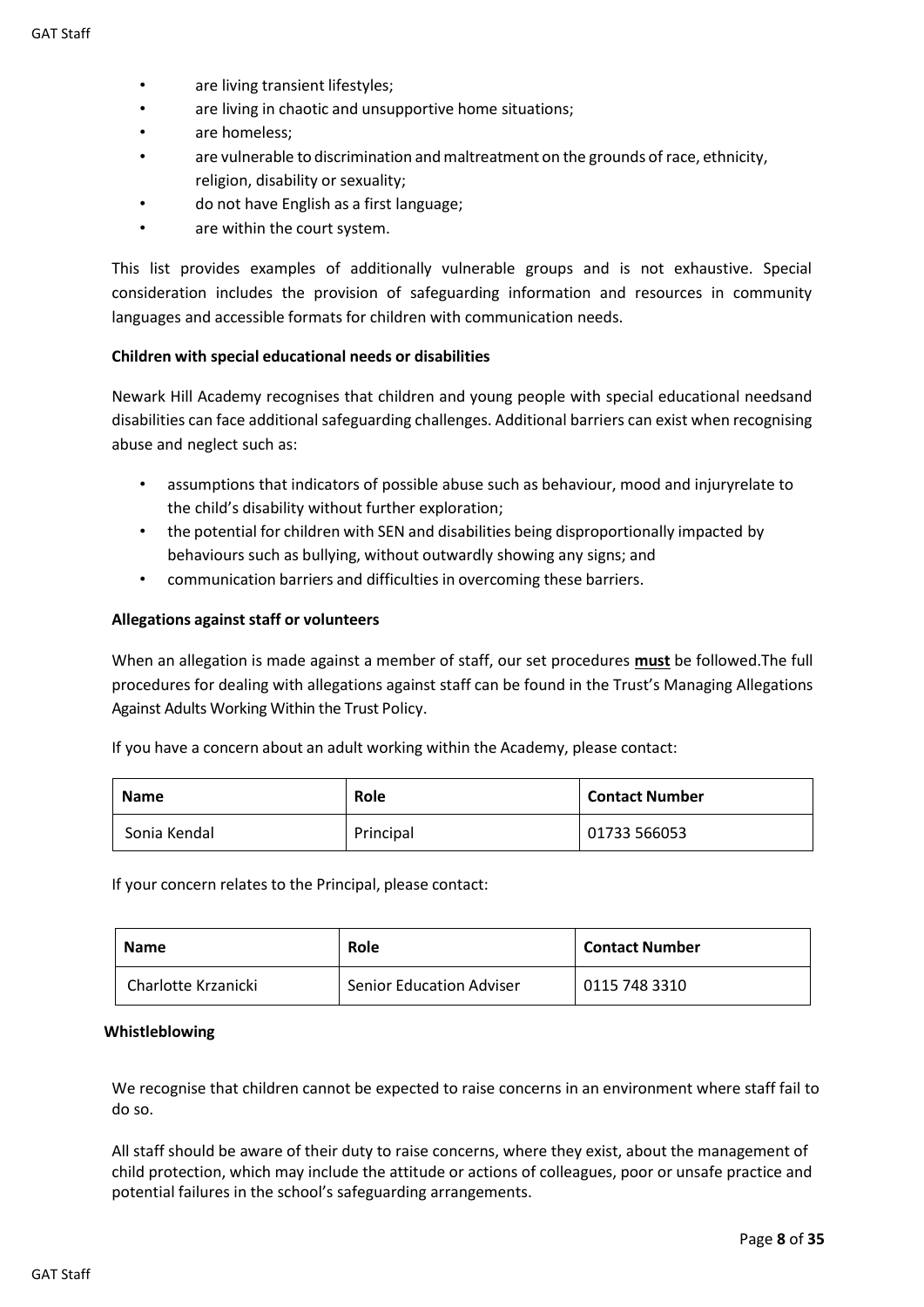If it becomes necessary to consult outside the school, they should follow the Trust Whistleblowing Policy.

The NSPCC whistleblowing helpline is available for staff who do not feel able to raise concerns regarding child protection failures internally. Staff can call: 0800 028 0285, the line is available from 8:00 AM to 8:00 PM, Monday to Friday and email[: help@nspcc.org.uk](mailto:help@nspcc.org.uk)

#### <span id="page-9-0"></span>**Staff training**

It is important that all staff receive training to enable them to recognise the possible signs of abuse, neglect and exploitation and to know what to do if they have a concern.

All staff will undertake training each September as directed by the Safeguarding Directorate, covering as a minimum:

- Signs and symptoms of abuse and neglect (including online safety);
- Local procedures for responding to concerns;
- The Academy's behaviour policy;
- Response to children that go missing in education;
- The staff code of conduct; and
- Allegations management.

Any staff joining the Academy throughout the academic year, whether permanent, part time, agency or supply staff must also receive this training in a format appropriate to the setting and circumstances.

The level of additional training staff will receive is based on their role. More information on this can be found within the GAT Safeguarding Training Curriculum.

#### <span id="page-9-1"></span>**Safer Recruitment**

All Safer Recruitment processes are overseen by the Trust People Directorate and our Academy complies with the requirements of Keeping Children Safe in Education 2021 and the LSP by carrying out the required checks and verifying the applicant's identity, qualifications, and work history.

- At least one member of each recruitment panel will have completed safer recruitment training within the last **2 years;**
- All relevant staff are made aware of relevant legislation and their obligations to disclose relevant information;
- The Academy obtains written confirmation from supply agencies or third-party organisations that agency staff or other individuals who may work in the Academy havebeen appropriately checked;
- Trainee teachers will be checked either by the Academy or by the training provider, from whom written confirmation will be obtained; and
- <span id="page-9-2"></span>• The Academy maintains a single central record of recruitment checks undertaken.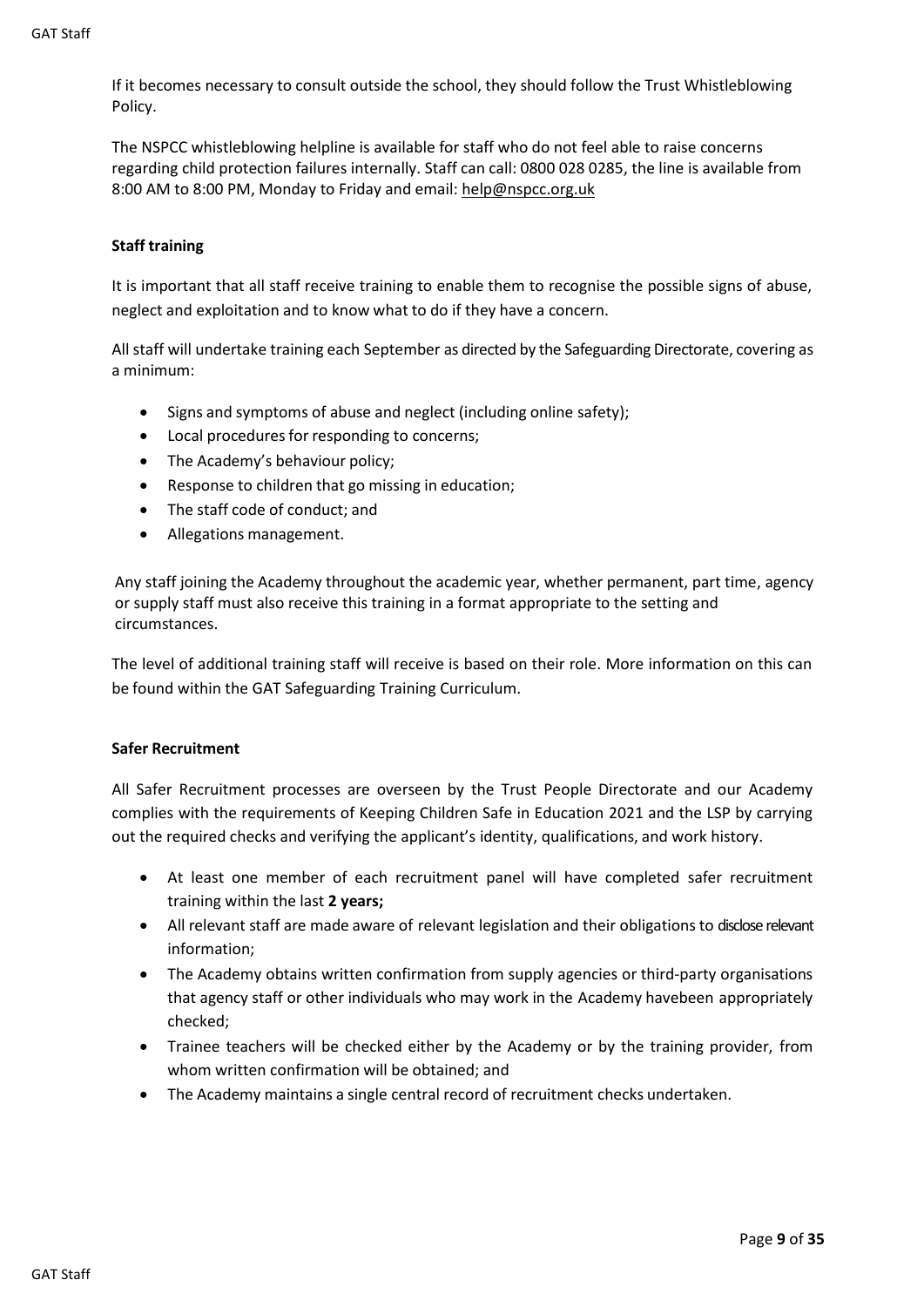#### **Volunteers**

All volunteers working with the Academy will be risk assessed and will undergo checks commensurate with their work in the Academy, their contact with students and the supervision provided to them.

Under no circumstances will a volunteer who has not been appropriately checked be left unsupervised.

#### <span id="page-10-0"></span>**Contractors**

The Academy checks the identity of all contractors working on site and requests DBS with barred list checks where required by statutory guidance. Contractors who have not undergonechecks will not be allowed to work unsupervised whilst pupils are on-site.

#### <span id="page-10-1"></span>**Site security**

Visitors to the Academy, including contractors, are asked to sign in and are given a badge, which confirms they have permission to be on site. Parents who are simply delivering or collecting their children do not need to sign in. All visitors are expected to observe the Academy's safeguarding and health and safety regulations. The Principal will exercise professional judgement in determining whether any visitor should be escorted or supervised while on site.

#### <span id="page-10-2"></span>**Extended school and off-site arrangements**

All extended and off-site activities are subject to a risk assessment to satisfy health and safetyand safeguarding requirements. Where extended school activities are provided by and managed by the Academy, our own child protection policy and procedures apply. If other organisations provide services or activities on oursite on behalf of our Academy, we will check that they have appropriate procedures in place, including safer recruitment procedures.

When our students attend off-site activities, including day and residential visits and work-related activities, we will check that effective child protection arrangements are in place.

#### **Teaching our students about safeguarding**

Through our curriculum we teach children to stay safe and happy. We encourage the understanding that any problem or worry that they may have is legitimate and to share their worries, big or small with their Trusted Adult; at home; school or with organisations such asthe NSPCC or ChildLine. Posters are on display around the academy which indicate what pupils should do if they are worried or concerned about themselves or someone else.

#### <span id="page-10-3"></span>**Child Protection Procedures**

#### **Recognising abuse**

To ensure that our students are protected from harm, we need to understand what types of behaviour constitute abuse and neglect.

Abuse and neglect are forms of maltreatment. Somebody may abuse or neglect a child by inflicting harm, for example by hitting them, or by failing to act to prevent harm, for example by leaving a small child home alone.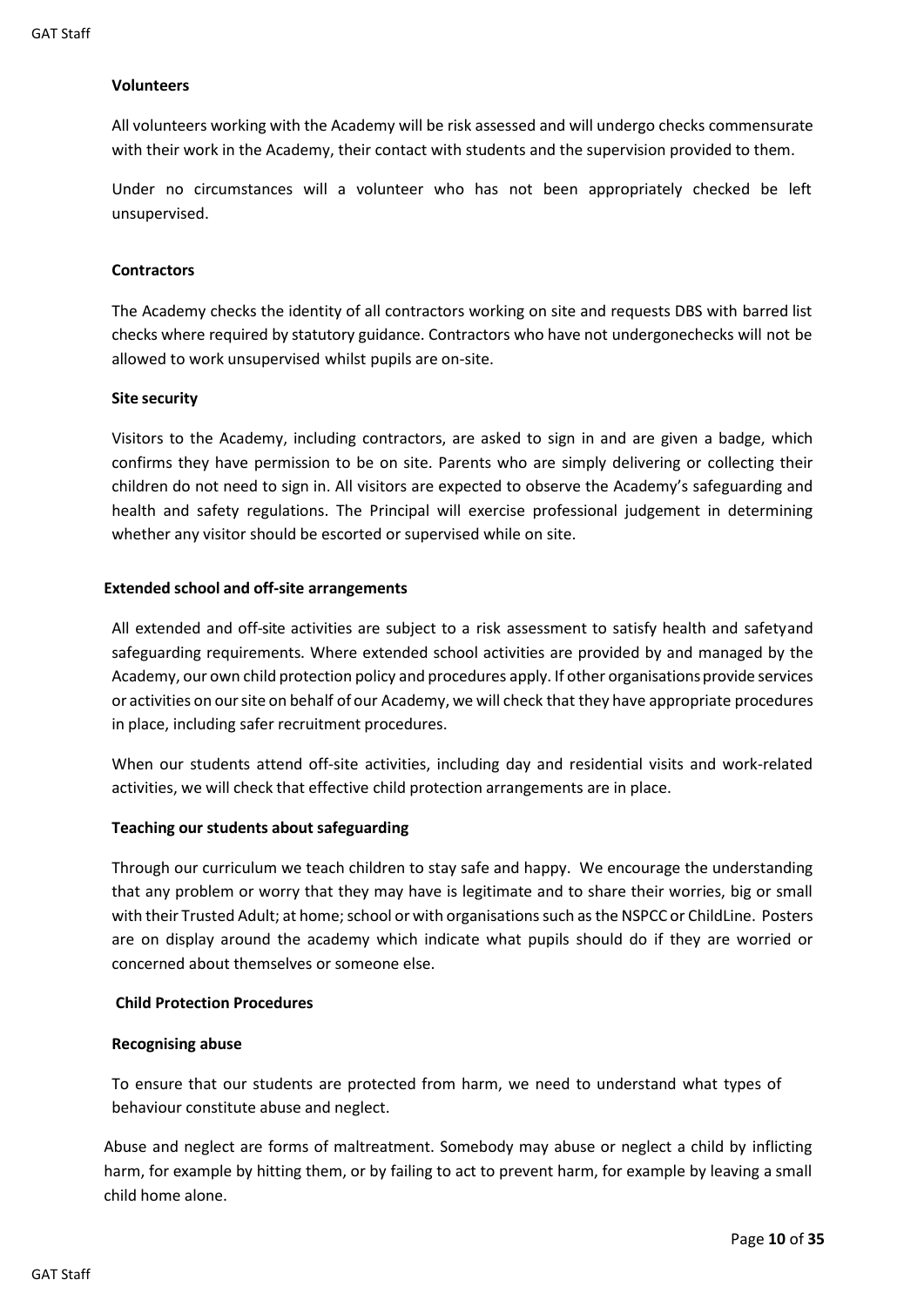Abuse may be committed by adult men or women and by other children and young people.

Keeping Children Safe in Education 2021 refers to four categories of abuse. These areset out at Appendix One along with indicators of abuse.

#### <span id="page-11-0"></span>**Taking action**

Any child, in any family in any school could become a victim of abuse. Staff should always maintain an attitude of "it could happen here". Key pointsforstaffto rememberfortaking action are:

- in an emergency take the action necessary to help the child, if necessary call 999;
- report your concern as soon as possible to the DSL, definitely by the end of theday;
- do not start your own investigation;
- share information on a need-to-know basis only  $-$  do not discuss the issue with colleagues, friends or family;
- complete a record of concern; and
- seek support for yourself if you are distressed.

#### <span id="page-11-1"></span>**If you are concerned about a student's welfare**

There will be occasions when staff may suspect that a student may be at risk. The student's behaviour may have changed, their artwork could be bizarre, they may write stories or poetrythat reveal confusion or distress, or physical signs may have been noticed. In these circumstances, staff will try to give the student the opportunity to talk and ask if they are OK or ifthey can help in any way.

Staff should record these early concerns following the agreed Academy process. If the student does reveal that they are being harmed, staff should follow the advice below. Following an initial conversation with the student, if the member of staff has concerns, they should discuss their concerns with the DSL.

#### <span id="page-11-2"></span>**If a student discloses to you**

It takes a lot of courage for a child to disclose that they are being abused. They may feel ashamed, particularly if the abuse is sexual; their abuser may have threatened what will happen if they tell; they may have lost all trust in adults; or they may believe, or have been told, that the abuse is their own fault. Sometimes they may not be aware that what is happening is abusive.

If a student talks to a member of staff about any risks to their safety or wellbeing, the staff memberwill, at the appropriate time, let the student know that in order to help them they must pass the information on to the DSL. The point at which they tell the student this is a matter for professional judgement. During their conversations with the student staff will:

- listen carefully and allow them to speak freely;
- remain calm and not overreact;
- take it seriously;
- give reassuring nods or words of comfort 'I'm so sorry this has happened', 'I want to help', 'This isn't your fault', 'You are doing the right thing in talking to me' and confirm that it was right to tell;
- not be afraid of silences do not stop the student from speaking freely;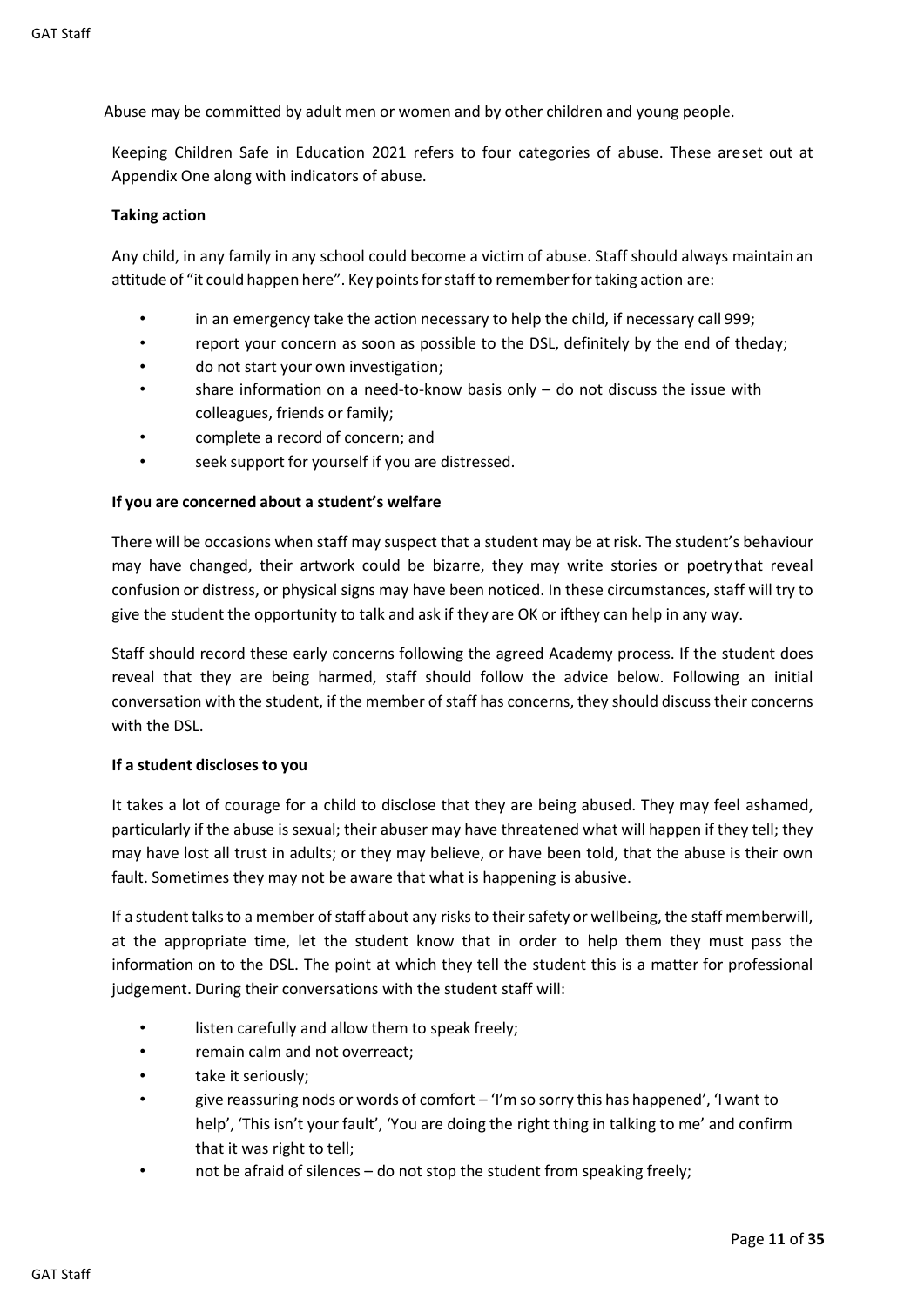- under no circumstances ask investigative questions such as how many timesthis has happened, whether it happens to siblings, or what does the student's mother thinkabout it;
- not speculate or accuse anyone or jump to conclusions (especially about the abuser);
- at an appropriate time tell the student that in order to help them, the member of staff must pass the information on and explain to whom and why;
- not automatically offer any physical touch as comfort;
- avoid admonishing the child for not disclosing earlier. Saying things such as 'I do wish you had told me about this when it started' may be interpreted by the child tomean that they have done something wrong;
- tell the student what will happen next;
- report verbally to the DSL even if the child has promised to do it by themselves;
- Record the concern on CPOMS (or complete the record of concern form) immediately andhand it to the DSL as soon as possible; and
- seek support if they feel distressed

#### <span id="page-12-0"></span>**Notifying parents**

The Academy will normally seek to discuss any concerns about a student with their parents. Thismust be handled sensitively and the DSL will make contact with the parent in the event of a concern, suspicion or disclosure.

Our focus is the safety and wellbeing of the student. Therefore, if the Academy believes that notifying parents could increase the risk to the child or exacerbate the problem, advice will firstbe sought from children's social care and/or the police before parents are contacted.

#### <span id="page-12-1"></span>**Confidentiality and sharing information**

All staff will understand that child protection issues warrant a high level of confidentiality, not only out of respect for the student and staff involved but also to ensure that information being released into the public domain does not compromise evidence.

Staff should only discuss concerns with the DSL (or Deputy in their absence). That person willthen decide who else needs to have the information and they will disseminate it on a 'need- to-know' basis.

However, following a number of cases where senior leaders in school had failed to act upon concerns raised by staff, Keeping Children Safe in Education 2021 emphasises that any member of staff can contact children'ssocial care orthe dedicated NSPCC helpline if they areconcerned about a child.

Child protection information will be stored and handled in line with the GDPR and Data Protection Act 2018.

Information sharing is guided by the following principles. The information is:

- necessary and proportionate;
- relevant;
- adequate;
- accurate;
- timely; and
- secure

Information sharing decisions will be recorded, whether or not the decision is taken to share.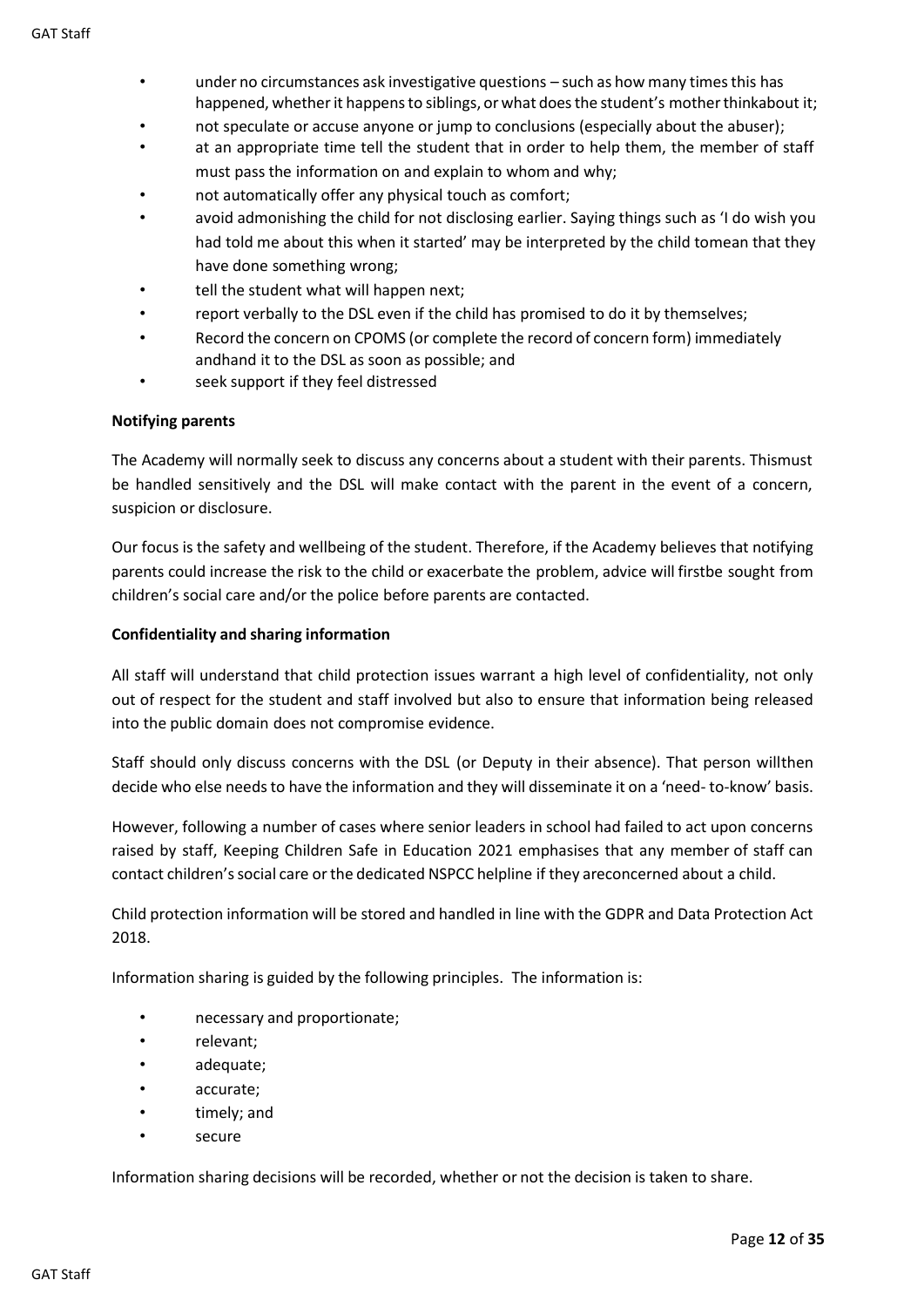Child protection information will be stored separately from the student's pastoral file within CPOMS.

The DSL will normally obtain consent from the student and/or parents to share sensitive information within the Academy or with outside agencies. Where there is good reason to do so, the DSL may share information without consent, and will record the reason for not obtaining consent.

Child protection records are normally exempt from the disclosure provisions of the Data Protection Act, which means that children and parents do not have an automatic right to see them. If any member of staff receives a request from a student or parent to see child protection records, they will refer the request to the Principal to consider in line with the Trust Data Governance Policies and inform the Trust Governance Team.

The Data Protection Act does not prevent Academy staff from sharing information with relevant agencies, where that information may help to protect a child.

#### **Early Help**

Support from Early Help can be accessed through the completion of an Early Help Assessment, which is an assessment tool used by a wide range of professionals working with children, young people and families who may have additional needs within the arena of Early Help.

Our Early Help Lead is Miss Alison Cook.

For more details: https://www.peterborough.gov.uk/healthcare/early-help

#### <span id="page-13-0"></span>**Referral to children's social care**

The DSL will make a referral to children's social care if it is believed that a student is suffering oris at risk of suffering significant harm. The student (subject to their age and understanding) and the parents will be told that a referral is being made, unless to do so would increase the risk to the child.

Any member of staff may make a direct referral to children's social care if they genuinely believe independent action is necessary to protect a child.

#### <span id="page-13-1"></span>**Reporting directly to child protection agencies**

Staff should follow the reporting procedures outlined in this policy. However, they may also share information directly with children's social care, police or the NSPCC if:

- the situation is an emergency and the Designated Safeguarding Lead, their deputy,the Principal and the Trust Safeguarding Directorate are all unavailable;
- they are convinced that a direct report is the only way to ensure the pupil's safety; and
- for any other reason they make a judgement that direct referral is in the best interests of the child.

#### <span id="page-13-2"></span>**Escalating concerns**

Staff need to be aware of those times when concerns may look as though they are not progressing to an outcome or some form of action. This may be indicated by: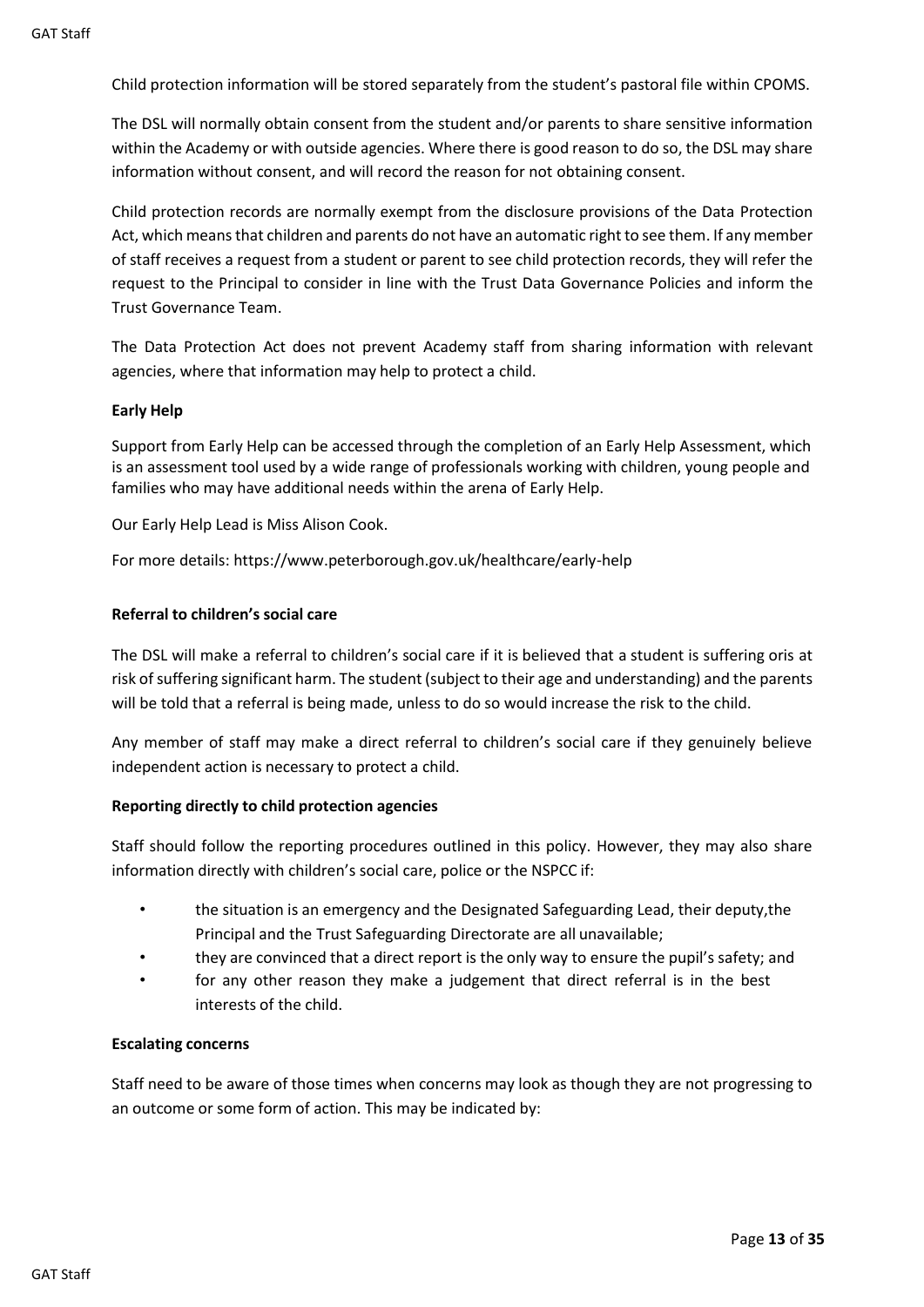- difficulty in getting hold of a DSL;
- staff not being satisfied about the decision of the DSL or Principal;
- staff aware that a colleague has not passed on a concern;
- external agencies not accepting a referral from an Academy when it is felt one is needed; or
- staff not aware of what has happened to their concern because of a lack of feedback.

It is important that staff do not close down a concern because they feel "stuck" or "they can't do anymore". It is important to escalate concerns to DSLs, Principals, other senior staff or if necessary, to the Trust Safeguarding Directorate.

If there are concerns about the work of an external agency the Academy will follow the escalation steps outlined in the locally agreed procedures documents.

The important principle is not to allow a concern to be "closed down" without it having receivedthe necessary attention, assessment and resolution.

If the options above have been explored fully and the concern still isn't being handled effectively and therefore placing the child or young person at risk, it is important that you continue to escalate your concerns by contacting the Safeguarding Trustee via Greenwood House or by contacting the NSPCC Whistleblowing Advice Line on 0800 028 0285.

#### <span id="page-14-0"></span>**Specific Safeguarding and Child Protection Issues**

#### <span id="page-14-1"></span>**Mental Health and Wellbeing**

Mental Health problems can in some cases be an indicator that a child has suffered or is at risk of suffering abuse, neglect or exploitation. Only appropriately trained professionals should attempt to make a diagnosis of a mental health problem. However, academy staff are well placed to identify where a child's behaviour suggests they may be experiencing a mental health problem or be at risk of developing one. Where children have suffered abuse and neglect, or other potentially traumatic experiences, this can have a lasting impact throughout childhood. It is key that staff are aware of how these children's experiences, can impact on their mental health, behaviour, and education.

All staff are made aware of the indicators of potential mental health concerns and will share these with the DSL.

The Academy's Mental Health Lead is Miss Alison Cook. Pupils are encouraged to talk about how they are feeling, through PSHE sessions or general class discussions and do not hesitate to ask to speak to Miss Cook or their Trusted Adult if required. The Academy has access to various local agencies and has close links with the local NHS Mental Health Support Team, which provides a trainee psychologist who can offer support (under supervision from a healthcare professional).

#### <span id="page-14-2"></span>**Child abduction and community safety incidents**

Child abduction is the removal or retention of a minor from a parent or anyone with legal responsibility for the child. It can be committed by parents or other family members, by peopleknown but not related to the victim and by strangers.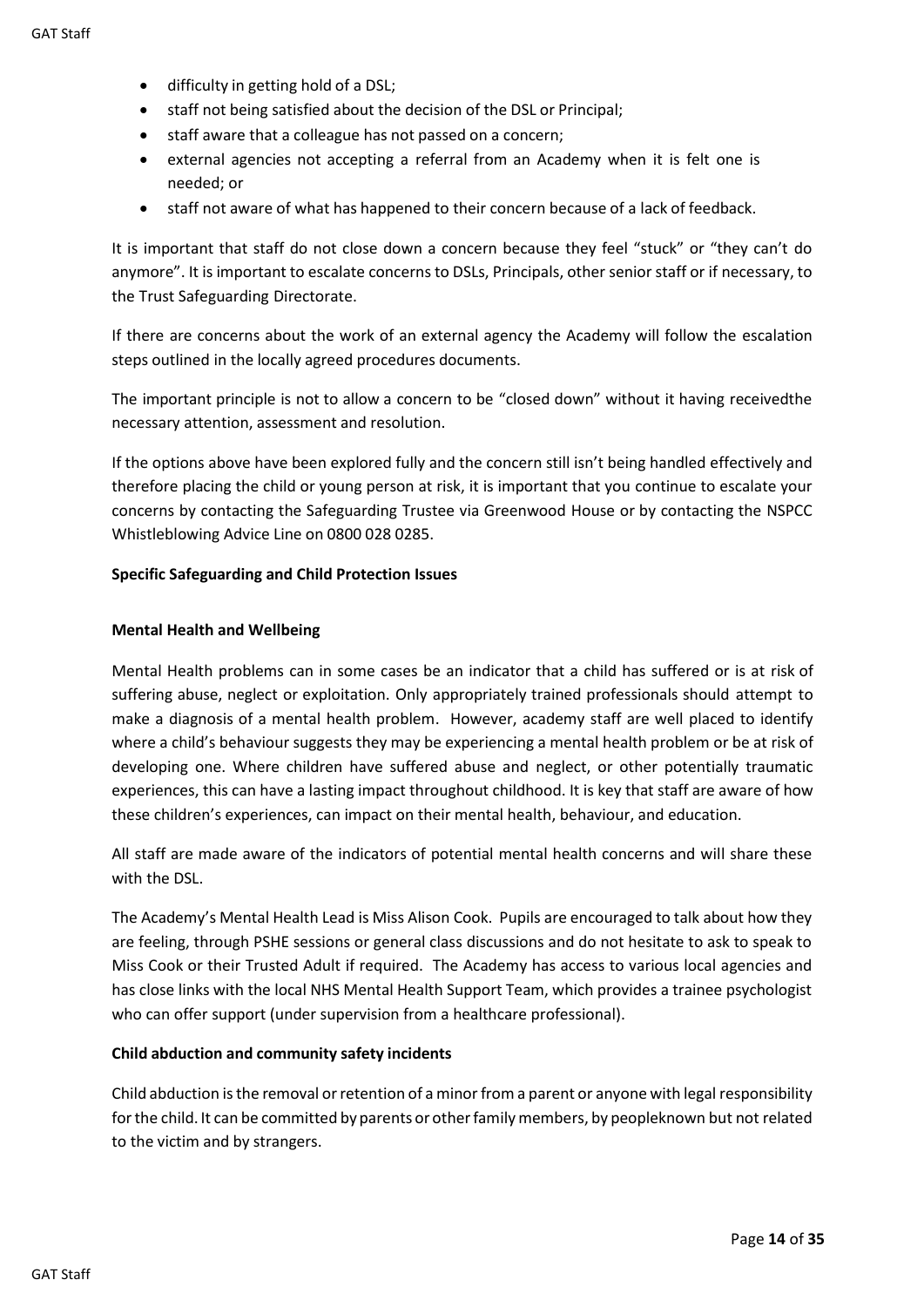Staff should be vigilant regarding community safety incidents within the vicinity of the academy and ensure that all information is passed to the DSL in a timely manner – examples of incidents of concern may be loitering by unknown people or unknown adults engaging in conversation with students.

Children should also be provided with information in order to ensure they are able to keep themselves safe focussing on building confidence rather than simply stranger warnings.

#### <span id="page-15-0"></span>**Children and the court system**

Children are sometimes required to give evidence in criminal courts, either for crimes committed against them or for crimes they have witnessed. The families of children may alsobe subject to child arrangements processes through the family court system

We recognise that both circumstances may be stressful for children and appropriate support will be provided in line with local and national guidance.

#### <span id="page-15-1"></span>**Children missing education**

Attendance, absence and exclusions are closely monitored. A child going missing from education is a potential indicator of abuse and neglect, including sexual abuse and sexual exploitation as well as criminal exploitation, including involvement in county lines. It may also indicate mental health problems, risk of substance abuse, risk of travelling to conflict zones, risk of female genital mutilation or risk of forced marriage. The Academy will monitor unauthorised absence and take appropriate action including notifying the Local Authority, particularly where children go missing for extended periods of time, on repeated occasions and/or are missing for periods during the Academy day.

#### <span id="page-15-2"></span>**Children with family members in prison**

Children who have family members that are sent to prison are at risk of poor outcomes including poverty, stigma, isolation and poor mental health. The Academy recognises that these children may need support. Support will be provided in line with guidance from the National Information Centre on Children of Offenders and local agencies.

#### <span id="page-15-3"></span>**Child Criminal Exploitation (CCE) and Child Sexual Exploitation (CSE)**

Staff should be aware that different forms of harm overlap and that perpetrators may subject children and young people to multiple forms of abuse, such as criminal exploitation (including county lines) and sexual exploitation.

Children can be exploited by adult males or females, as individuals or in groups. They may also be exploited by other children, who themselves may be experiencing exploitation. Where this is the case, it is important that the child perpetrator is also recognised as a victim.

There are a range of factors that could contribute to a child's vulnerability to exploitation, including gender, sexual identity, cognitive ability, learning difficulties, communication ability, physical strength, status and access to economic or other resources.

Exploitation does not just include face to face contact, it can also occur on online.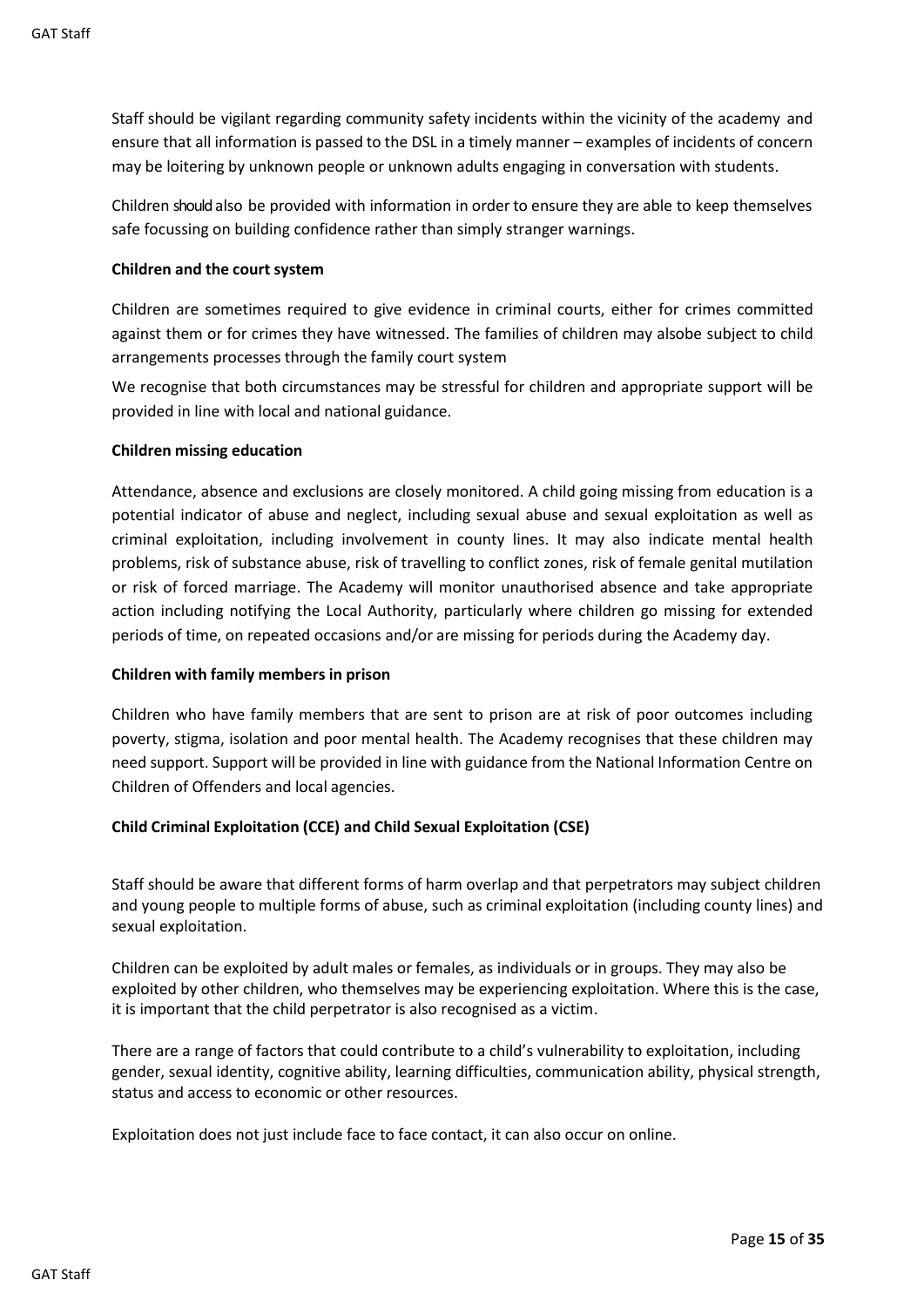The definition of Child Criminal Exploitation is where an individual or group takes advantage of an imbalance of power to coerce, control, manipulate or deceive a child into any criminal activity a) in exchange for something the victim needs or wants and/or b) for the financial or other advantage of the perpetrator or facilitator and/or c) through violence or threat of violence.

Some of the following can be indicators of CCE:

- Children who appear with unexplained gifts or possessions;
- Children who associate with other young people involved with exploitation;
- Children who suffer from changes in emotional well-being;
- Children who misuse drugs and alcohol;
- Children who go missing for periods of time or regularly come home late; and
- Children who regularly miss school or education or do not take part in education.

This list is not exhaustive, staff should remain vigilant, and any concerns should be raised immediately with the DSL.

The definition of Child Sexual Exploitation is where an individual or group takes advantage of an imbalance of power to coerce, manipulate or deceive a child into sexual activity a) in exchange for something the victim needsor wants, and/or b) for the financial advantage or increased status of the perpetrator or facilitator. The victim may have been sexually exploited even if the sexual activity appears consensual. CSE does not always involve physical contact; it can also occur through the useof technology.

CSE can affect any young person, male or female, under the age of 18 years, including 16 and 17 year olds who can legally consent to sexual activity.

Sexual exploitation is a serious crime and can have a long-lasting adverse impact on a child'sphysical and emotional health. It may also be linked to child trafficking.

Indicators of CSE (in addition to those indicators for CCE) can include:

- Children who have older boyfriends or girlfriends; and
- Children who suffer from sexually transmitted infections, display sexual behaviours beyond expected development or become pregnant

CSE can be a one-off occurrence or a series of incidents over time and range from opportunistic to complex organised abuse. It can involve force and/or enticement-based methods of compliance and may, or may not, be accompanied by violence or threats of violence.

The Academy includes the risks of sexual exploitation in the PSHE and SRE curriculum. A common feature of sexual exploitation is that the child often does not recognise the coercive nature of the relationship and doesn't see themselves as a victim. The child may initially resent what they perceive as interference by staff, but staff must act on their concerns, as they wouldfor any other type of abuse.

All staff should be made aware of the indicators of sexual exploitation and all concerns must be reported immediately to the DSL.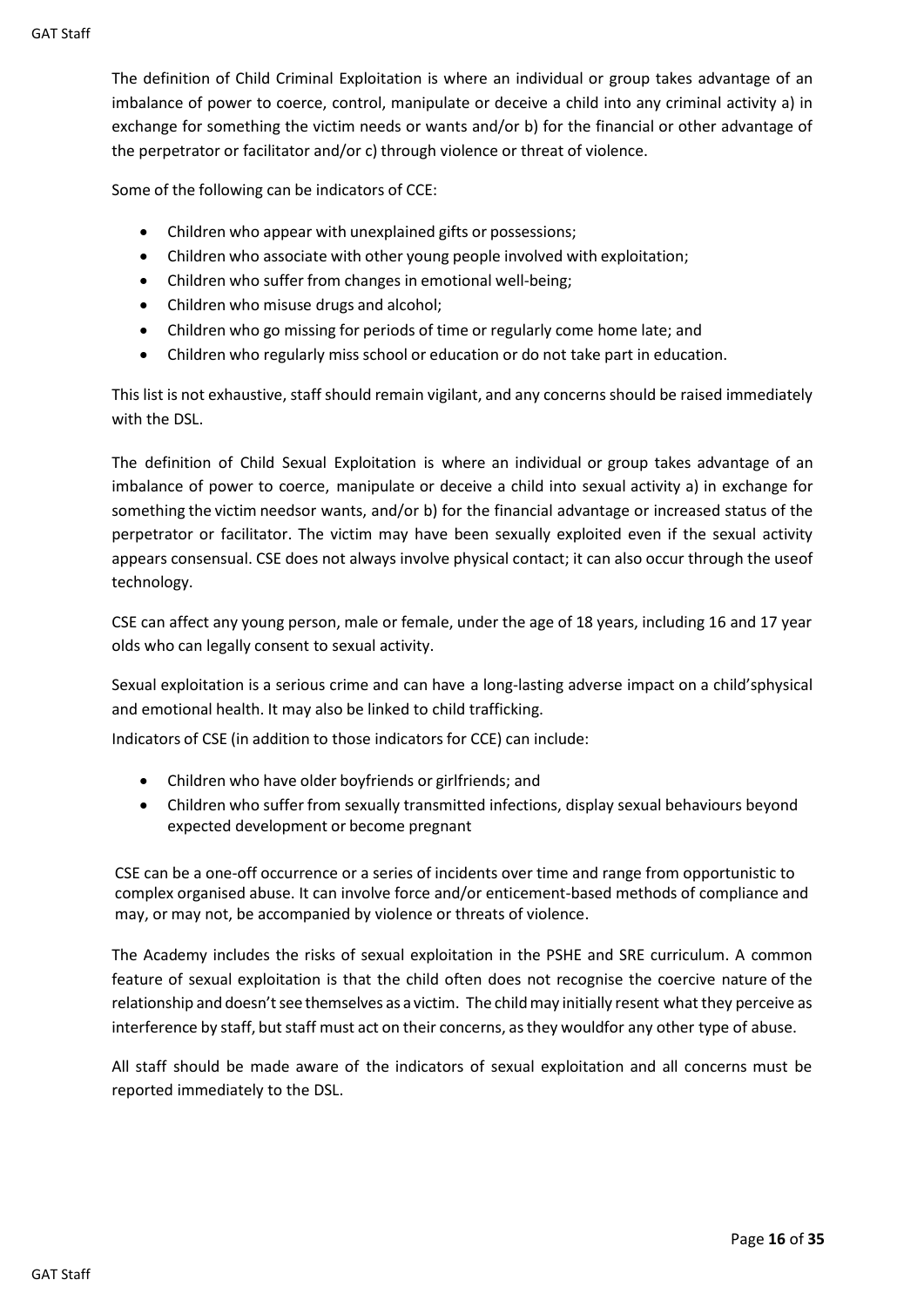#### <span id="page-17-0"></span>**County Lines**

County lines is a term used to describe gangs and organised criminal networks involved in exporting illegal drugs using dedicated mobile phone lines or other form of 'deal line'. This activity can happen locally as well as across the UK – no specified distance of travel is required.

Children and vulnerable adults are exploited to move, store and sell drugs and money. Offenders will often use coercion, intimidation, violence (including sexual violence) and weapons to ensure compliance of victims.

Children can be targeted and recruited into county lines in a number of locations including schools (mainstream and special), further and higher educational institutions, pupil referral units, children's homes and care homes.

Children are also increasingly being targeted and recruited online using social media. Children can easily become trapped by this type of exploitation as county lines gangs can manufacture drug debts which need to be worked off or threaten serious violence and kidnap towards victims (and their families) if they attempt to leave the county lines network.

A number of CCE and CSE indicators may also be applicable to where children are involved in county lines. Some additional specific indicators are children who:

- go missing and are subsequently found in areas away from their home;
- have been the victim or perpetrator of serious violence (e.g. knife crime);
- are involved in receiving requests for drugs via a phone line, moving drugs, handing over and collecting money for drugs;
- are exposed to techniques such as 'plugging'; where drugs are concealed internally to avoid detection;
- are found in accommodation they have no connection with, often called a 'trap house' or cuckooing or hotel room where there is drug activity;
- owe a debt to their exploiters; and
- have their bank accounts used to facilitate drug dealing

Academy staff will remain vigilant to those children and concerns will be shared with the DSL.

#### <span id="page-17-1"></span>**Modern Slavery and the National Referral Mechanism**

Modern slavery encompasses human trafficking and slavery, servitude and forced or compulsory labour. Exploitation can take many forms including: sexual exploitation, forced labour, slavery, servitude, forced criminality and the removal of organs.

Concerns regarding these issues must be reported to the DSL and Principal (or other member of SLT) without delay.

#### <span id="page-17-2"></span>**Cybercrime**

Cybercrime is criminal activity committed using computers and/or the internet. It is broadly categorised as either 'cyber-enabled' (crimes that can happen off-line but are enabled at scale and at speed online) or 'cyber dependent' (crimes that can be committed only by using a computer). Cyberdependent crimes include;

- unauthorised access to computers (illegal 'hacking') for example accessing a school's computer network to look for test paper answers of change grades awarded;
- denial of service (Dos or DDos) attacks or 'booting'. These are attempts to make a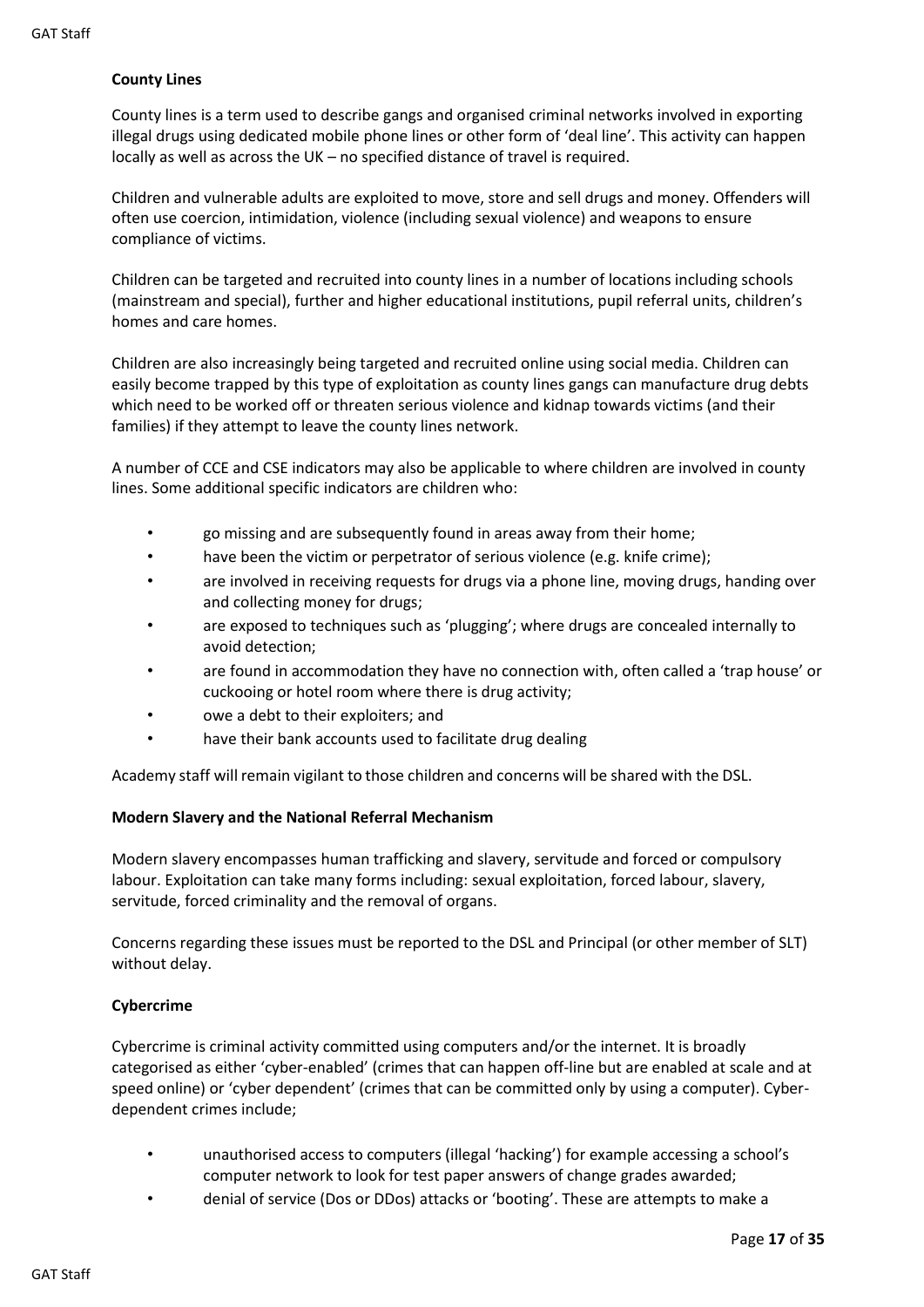computer, network or website unavailable by overwhelming it with internet traffic from multiple sources; and

• making, supply or obtaining malware (malicious software) such as viruses, spyware, ransomware, botnets and Remote Access Trojans with the intent to commit further offence

Children with particular skill and interest in computing and technology may inadvertently or deliberately stray into cybercrime.

If there are concerns regarding a student in this area, this must be reported to the DSL and Principal (or other member of SLT) without delay in order to access additional support

#### <span id="page-18-0"></span>**Domestic abuse**

The Domestic Abuse Act received Royal Assent on 29 April 2021. The act creates a statutory definition of domestic abuse based on the existing cross-government definition.

'Abusive behaviour' is defined in the act as any of the following:

- physical or sexual abuse;
- violent or threatening behaviour;
- controlling or coercive behaviour;
- economic abuse; and/or
- psychological, emotional or other abuse.

For the definition to apply, both parties must be aged 16 or over and 'personally connected'

'Personally connected' is defined in the act as parties who:

- are married to each other:
- are civil partners of each other;
- have agreed to marry one another (whether or not the agreement has been terminated);
- have entered into a civil partnership agreement (whether or not the agreement has been terminated);
- are or have been in an intimate personal relationship with each other;
- have, or there has been a time when they each have had, a parental relationship in relation to the same child; and/or
- are relatives.

The Act also recognises the impact of domestic abuse on children, as victims in their own right. All children can witness and be adversely affected by exposure to domestic abuse in the context of their home life where domestic abuse occurs between family members. This can have a serious, long lasting emotional and psychological impact on children. In some cases, a child may blame themselvesfor the abuseor may have had to leave the family home as a result.

Young people can also experience domestic abuse within their own intimate relationships. This form of peer on peer abuse is sometimes referred to as 'teenage relationship abuse'. Depending on the age of the young people this may not be recognised in law under the statutory definition of 'domestic abuse'. However, as with any child under the age of 18, standard safeguarding procedures should be followed.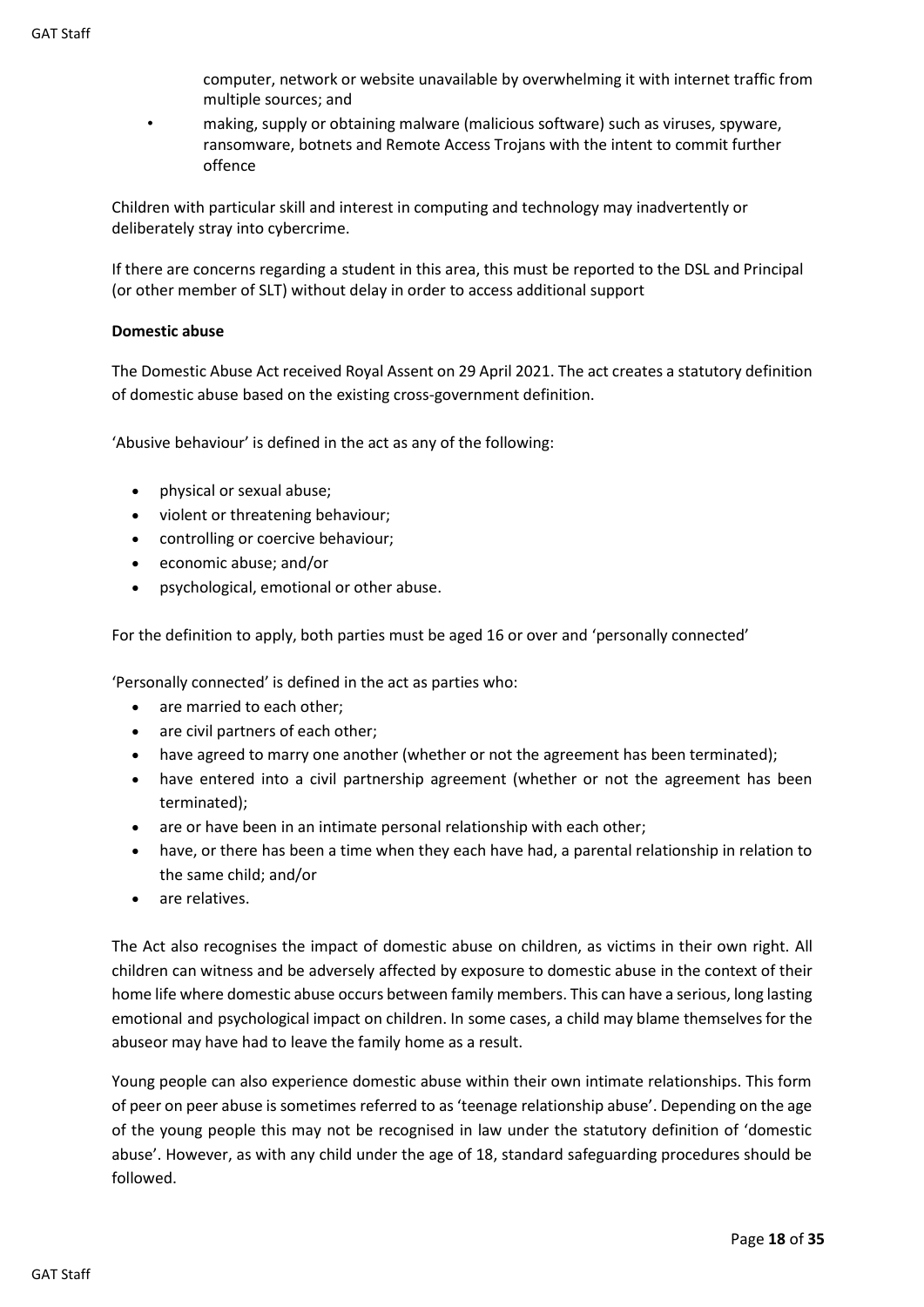Staff will remain vigilant to incidents of this type and will ensure support and intervention is available and provided to young victims and young perpetrators.

#### <span id="page-19-0"></span>**Operation Encompass**

This operates in all police forces across England. DSL's (or Principals) will receive notification of when Police have been called to an incident of domestic abuse, where there are children in the household who have experienced the domestic incident. This should occur before the next school day.

Usual Academy safeguarding procedures should be followed if any further action is required following an Operation Encompass notification.

#### <span id="page-19-1"></span>**Homelessness**

Being homeless, or being at risk of becoming homeless, presents a real risk to a child's welfare.

In most cases school and college staff will be considering homelessness in the context of children who live with their families, and intervention will be on that basis. However, it shouldalso be recognised in some cases 16 and 17 year olds could be living independently from theirparents or guardians, for example through their exclusion from the family home, and will require a different level of intervention and support.

The DSL (and deputies) should be aware of the contact details and referral routes into the Local Housing Authority so concerns can be raised and progressed in a timely manner. They will then be better able to support students facing homelessness by supporting and signposting through appropriate agencies and support networks within the locality.

#### <span id="page-19-2"></span>**So-called 'honour-based' abuse (including Female Genital Mutilation and Forced Marriage)**

So-called 'honour-based' abuse (HBA) encompasses crimes which have been committed to protect or defend the honour of the family and/or the community, including Female Genital Mutilation (FGM), forced marriage, and practices such as breast ironing. Abuse committed in the context of 'preserving honour' often involves a wider network of family or community pressure and can include multiple perpetrators. All forms of HBA areabuse (regardless of the motivation) and will be handled and escalated as such by Academy safeguarding staff.

FGM is the collective name given to a range of procedures involving the partial or total removal of external female genitalia or other injury to the female genital organs. In England, Wales andNorthern Ireland, the practice is a criminal offence under the Female Genital Mutilation Act 2003. The practice can cause intense pain and distress and long-term health consequences, including difficulties in childbirth.

FGM is carried out on girls of any age, from young babies to older teenagers and adult women,so Academy staff are trained to be aware of risk indicators. Many such procedures are carriedout abroad and staff should be particularly alert to suspicions or concerns expressed by a female student about going on a long holiday during the summer vacation period.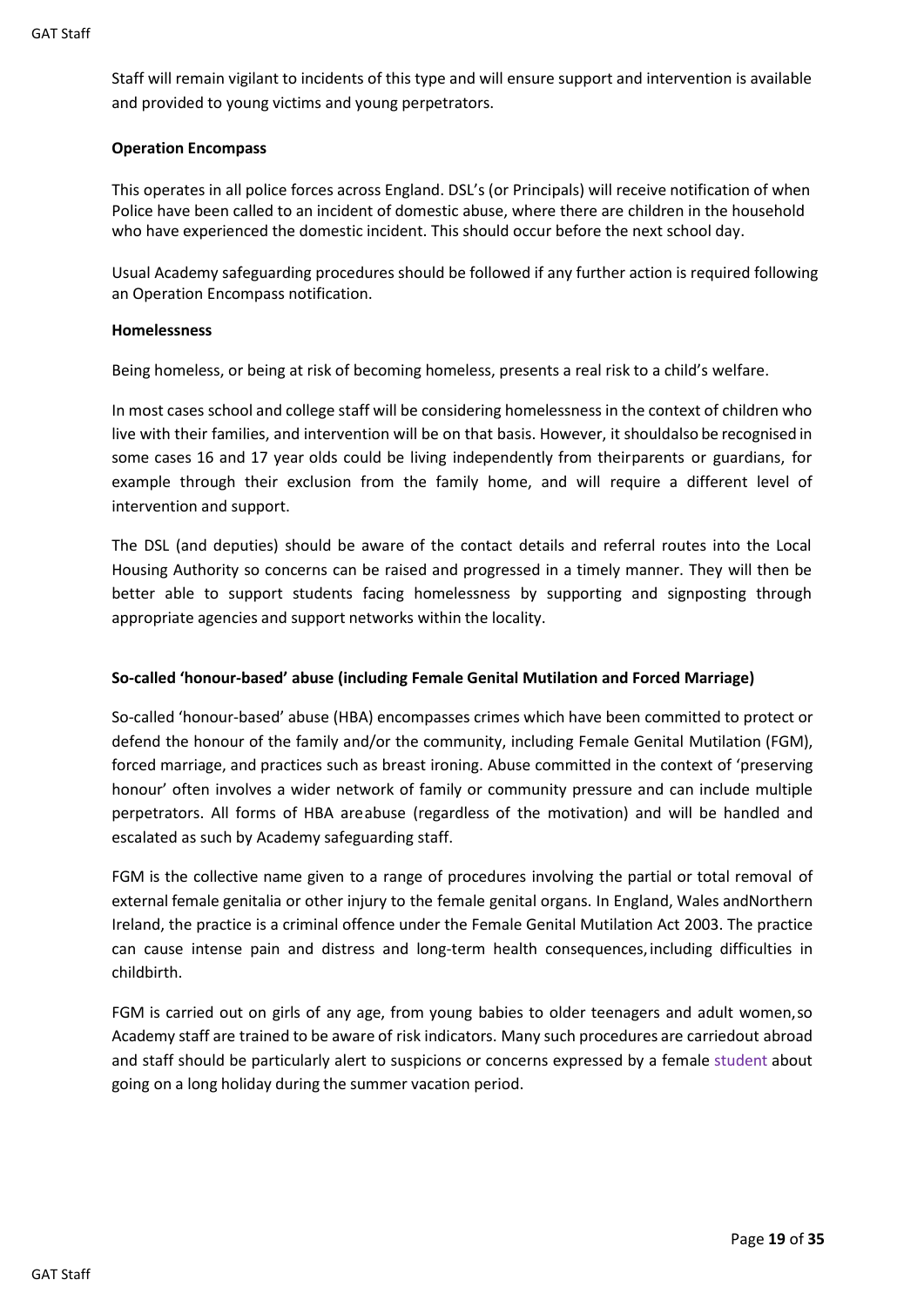There is a statutory duty upon teachers (section 5B of the Female Genital Mutilation Act 2003) which mandates that they must personally report to the police cases where they discover (either through disclosure by the victim or visual evidence – although visual evidence is likely to be an extremely rare occurrence for education staff and they should not be examining students) that an act of FGM appears to have been carried out on a girl under 18. Failure to do this may result in disciplinary action. This should be done with the support of the DSL so that wider concerns for the child or young person are also considered. This will also enable the Academy to support the staff member through this process.

Suspected cases, with no direct disclosure or visual evidence should be reported to the DSL without delay and usual academy safeguarding procedures should be followed.

#### <span id="page-20-0"></span>**Forced Marriage**

A forced marriage is a marriage entered into without the full and free consent of one or both parties and where violence, threats or any other form of coercion is used to cause a person to enter into a marriage. Threats can be physical or emotional and psychological. A lack of consent can be where a person does not consent or where they cannot consent (if they have learning disabilities for example). Some perpetrators use perceived cultural practices as a way to coerce a person into marriage. In England and Wales, the practice is a criminal offence under the Anti-Social Behaviour, Crime and Policing Act 2014.

A forced marriage is not the same as an arranged marriage. In an arranged marriage, which is common in several cultures, the families of both spouses take a leading role in arranging the marriage but the choice of whether or not to accept the arrangement remains with the prospective spouses.

Children may be married at a very young age, and well below the age of consent in England.Academy staff receive training and should be particularly alert to suspicions or concerns raisedby a student about being taken abroad and not being allowed to return to England, they play an important role in safeguarding children from forced marriage.

#### <span id="page-20-1"></span>**Preventing Radicalisation**

**Extremism** is the vocal or active opposition to our fundamental values, including democracy, the rule of law, individual liberty and the mutual respect and tolerance of different faiths and beliefs. This also includes calling for the death of members of the armed forces.

**Radicalisation** refers to the process by which a person comes to support terrorism and extremist ideologies associated with terror groups.

**Terrorism** is an action that endangers or causes serious violence to a person/people; causes serious damage to property; or seriously interferes or disrupts an electronic system. The use of threat **must** be designed to influence the government or to intimidate the public and is made for the purpose of advancing a political, religious or ideological cause.

Some children are atrisk of being radicalised: adopting beliefs and engaging in activities which are harmful, criminal or dangerous. Background factors combined with specific influences such as family or friends may contribute to a child's vulnerability. Radicalisation can occur through many different methods, such as via social media or within the home environment.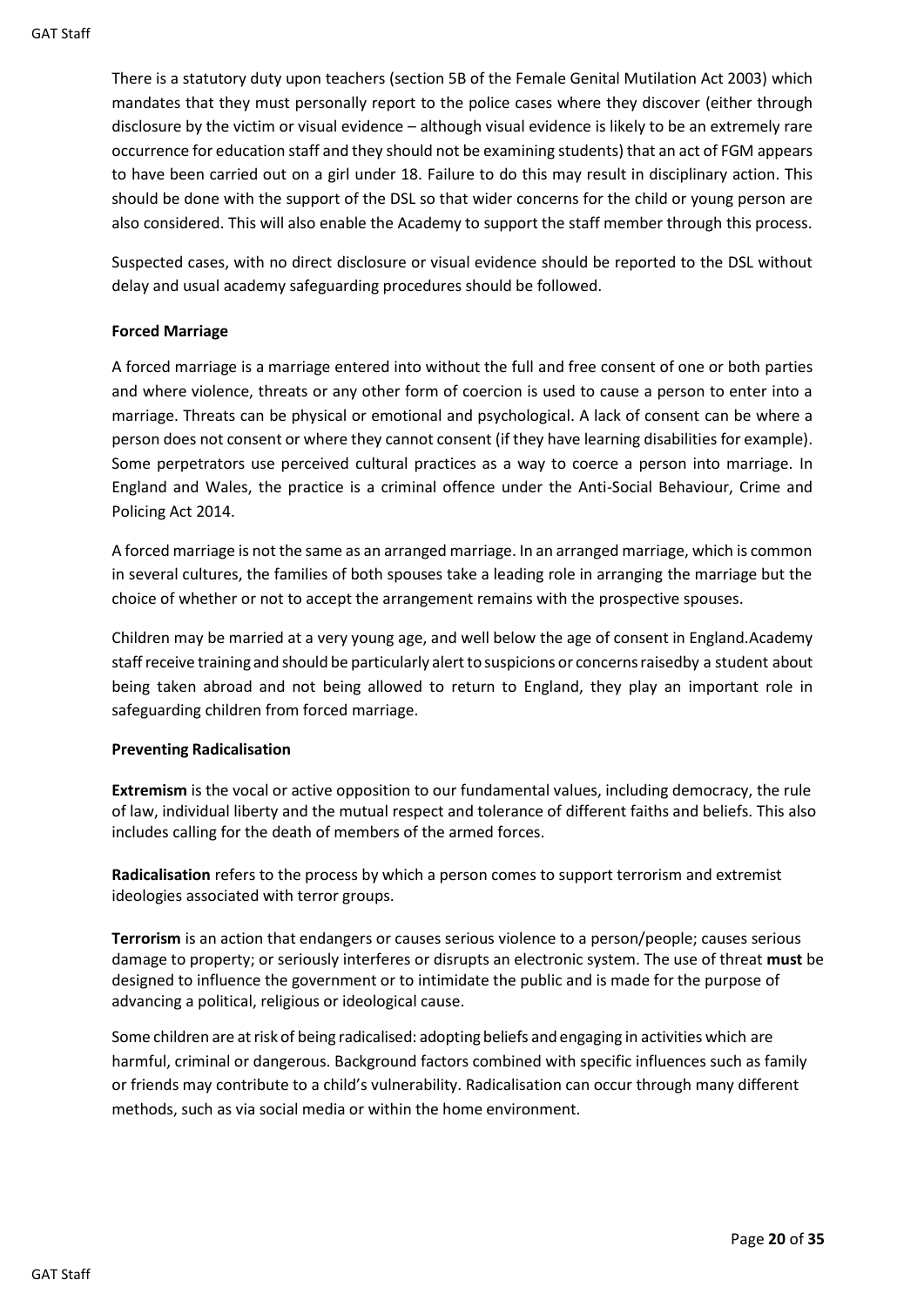Academy staff receive training to help to identify signs of extremism. Opportunities are provided in the curriculum to enable students to discuss issues of religion, ethnicity and culture and the Academy follows the DfE advice Promoting Fundamental British Values as part of SMSC (spiritual, moral, social and cultural education) in Schools (2014).

The Academy has an identified Prevent Lead who will co-ordinate all concerns and necessary referrals related to extremism, radicalisation and terrorism.

#### <span id="page-21-0"></span>**Children with sexually harmful behaviour**

Children may be harmed by other children or young people. Staff will be aware of the harm caused by bullying and will use the Academy's anti-bullying procedures where necessary. However, there will be occasions when a student's behaviour warrants a response under child protection rather than antibullying procedures.

Young people who display such behaviour may be victims of abuse themselves and the childprotection procedures will be followed for both victim and perpetrator. Staff who become concerned about a student's sexual behaviour, including any known online sexual behaviour, should speak to the DSL as soon as possible.

#### <span id="page-21-1"></span>**Peer-on-Peer / child-on-child abuse**

The Academy recognises that students may become victims of abuse from other students. This can take many forms and occur inside and outside of school and online.

This is most likely to include, but may not be limited to, abuse within intimate partner relationships; bullying (including cyberbullying, prejudice-based and discriminatory bullying); physical abuse such as hitting, kicking, shaking, biting, hair pulling, or otherwise causing physical harm; sexual violence and sexual harassment; consensual and non-consensual sharing of nudes and semi-nudes images and/or videos; causing someone to engage in sexual activity without consent, such as forcing someone to strip, touch themselves sexually, or to engage in sexual activity with a third party; upskirting and initiation/hazing type violence and rituals.

Sexual violence and harassment can occur between children of any age and sex, although evidence suggests that it is gendered and girls are more likely to be victims and boys perpetrators. It can also occur through a group of children sexually assaulting or sexually harassing a single child or group of children.

All staff are trained to recognise incidents of peer on peer abuse and will report instances including, sexual violence and harassment through thenormal safeguarding concern process and recognise that support must be provided to both the alleged victim and abuser. It will be made clear that no form of peer-on-peer abuse, sexualviolence or sexual harassment will be tolerated or accepted as an inevitable part of growing up or banter, any behaviour of this type will be challenged by all adults working within the Trust and not normalised. Staff are aware that addressing inappropriate behaviour (even if it appears relatively innocuous) **can** be an important intervention that helps prevent problematic, abusive and/or violent behaviour in the future.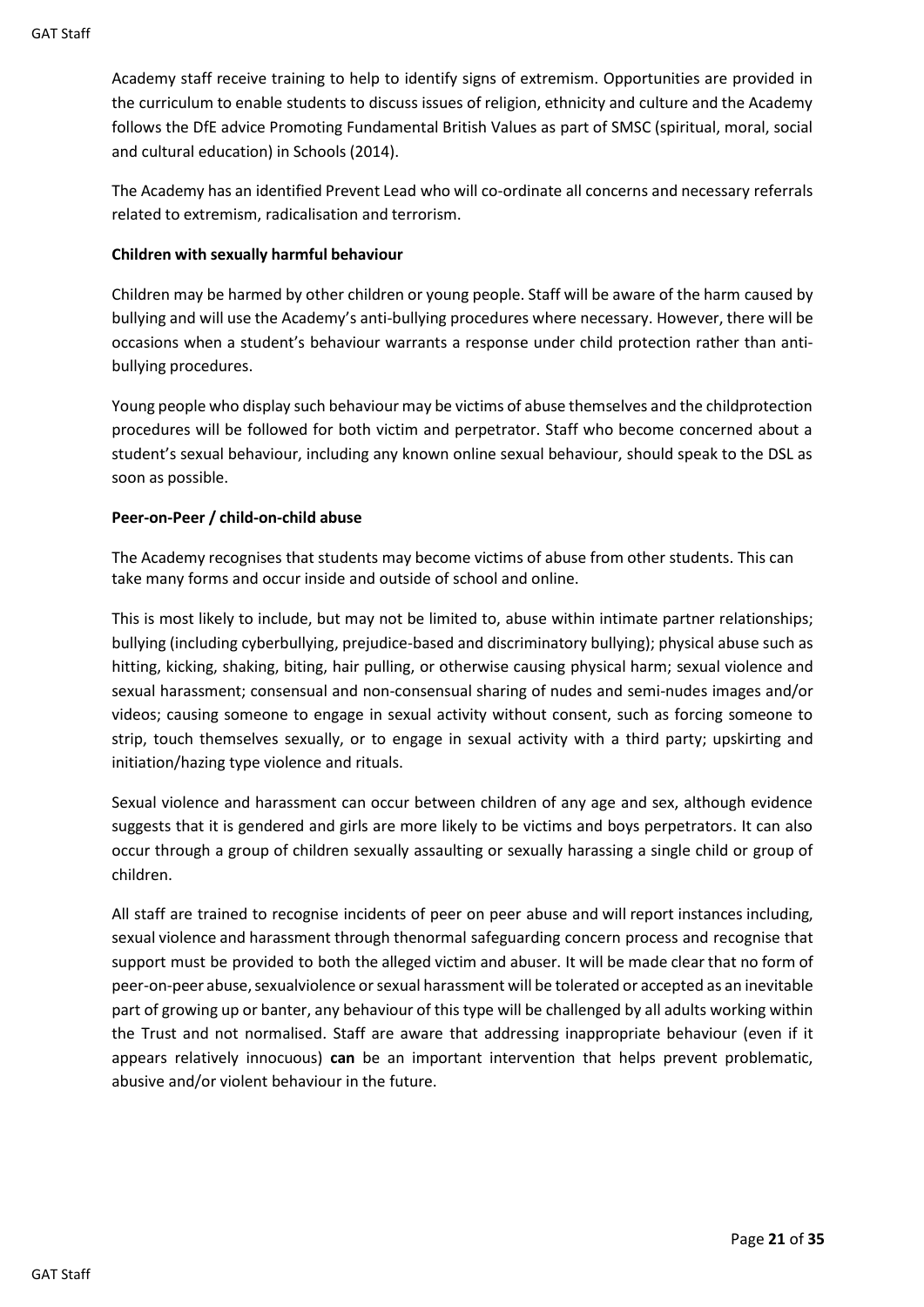The Academy website states our position in relation to sexual violence and sexual harassment:

'Our position as a trust and within all our academies is clear: sexual violence and sexual harassment are never acceptable, will never be tolerated and are not an inevitable part of growing up. Such behaviour will never go unchallenged or become accepted and we remain committed to working openly and transparently with to promote mutual respect.

Our Safeguarding and Child Protection Policy has guidance within it around the indicators of peer on peer abuse and harmful sexual behaviour along with our response procedures. All relevant Safeguarding Policies are available on individual academy websites.

All students are taught the Relationships and Sex Education (RSE) curriculum.

The appropriate means for disclosing an allegation of abuse relating to another student is always to inform a member of the specific academy's safeguarding team directly or a member of the Trust Safeguarding Directorate. In the event that an allegation is made against a member of staff, this must be sent to the Academy Principal or directly to the Trust Safeguarding Directorate. We will always act on concerns raised'.

See Appendix 3 for further information regarding sexual violence and sexual harassment between children and Academy response and reporting procedures.

#### <span id="page-22-0"></span>**Serious Violence**

All staff should be aware of the indicators, which may signal children are at risk from, or are involved with serious violent crime. These may include:

- increased absence from school;
- a change in friendships or relationships with older individuals or groups;
- a significant decline in performance;
- signs of self-harm or significant change in wellbeing;
- signs of assault or unexplained injury; and/or
- unexplained gifts or new possessions.

These can all suggest that children have been approached by, or are involved with, individuals associated with criminal networks or gangs and may be at risk of CCE.

There are a range of risk factors which all staff should be aware of which increase the likelihood of involvement in serious violence, such as being male, having been frequently absent or permanently excluded from school, having experienced child maltreatment and having been involved in offending, such as theft or robbery

#### <span id="page-22-1"></span>**Private fostering arrangements**

A private fostering arrangement occurs when someone otherthan a parent or a close relative cares for a child for a period of 28 days or more, with the agreement of the child's parents. It applies to children under the age of 16 or aged under 18 if the child is disabled. By law, a parent, private foster carer or other persons involved in making a private fostering arrangement must notify children's services as soon as possible.

Where a member of staff becomes aware that a student may be in a private fostering arrangement they will raise this with the DSL and the Academy should notify the Local Authority of the circumstances.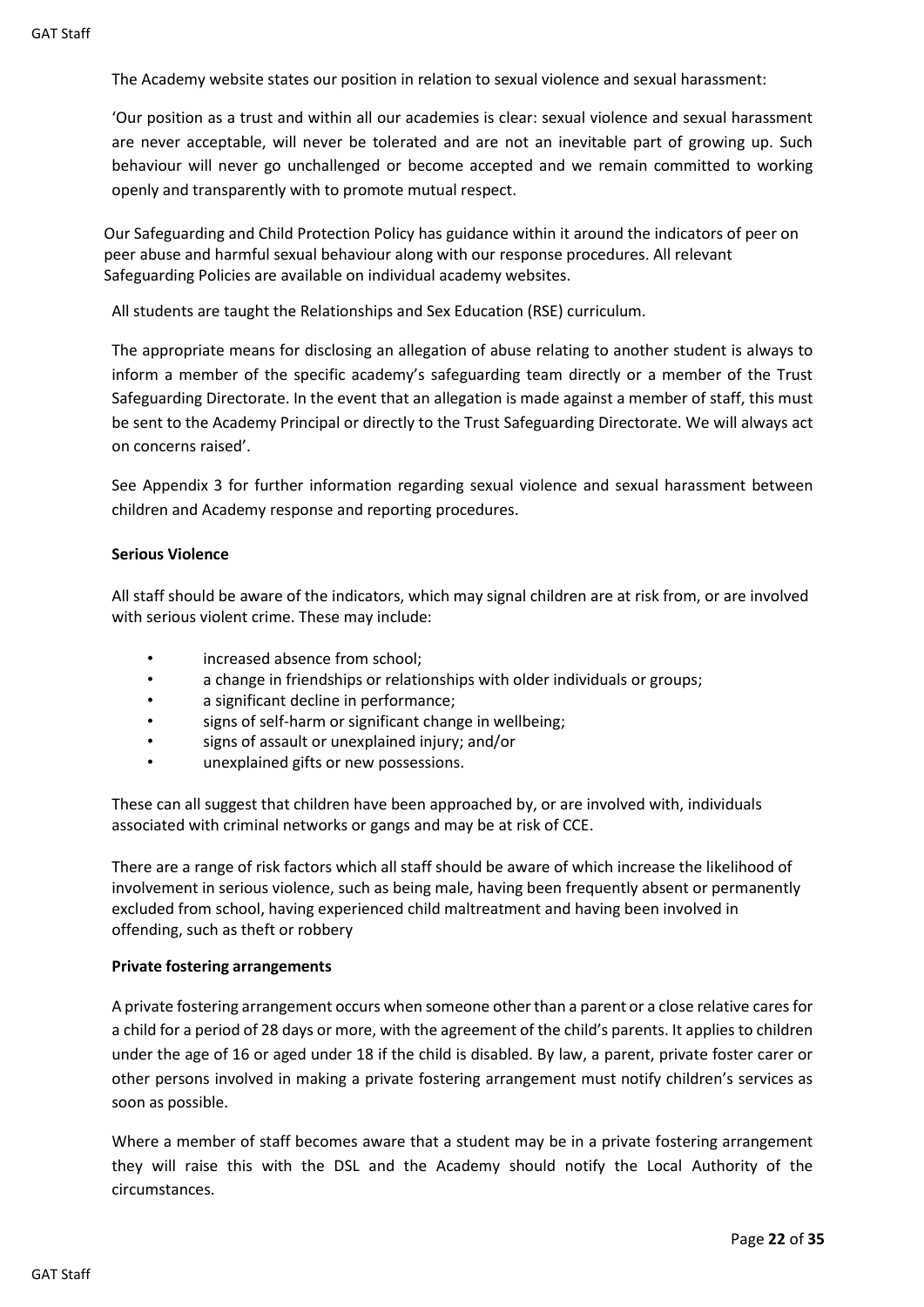#### <span id="page-23-0"></span>**Looked after children**

The most common reason for children becoming looked after is as a result of abuse or neglect.The Academy ensures that staff have the necessary skills and understanding to keep lookedafter children safe. Appropriate staff have information about a child's looked after legal status and care arrangements, including the level of authority delegated to the carer by the authoritylooking after the child. The designated teacher for looked after children and the DSL have details of the child's social worker and the name and contact details of the Local Authority's virtual head for children in care.

#### <span id="page-23-1"></span>**Work experience**

The Academy has detailed procedures to safeguard students undertaking work experience, including arrangements for checking people who provide placements and supervise students onwork experience which are in accordance with the guidance in Keeping Children Safe in Education (2021).

#### <span id="page-23-2"></span>**Children staying with host families**

The Academy may make arrangements for students to stay with a host family during a foreign exchange trip or sports tour. Some overseas students may reside with host families during school terms and we will work with the Local Authority to check that such arrangements are safe and suitable. In such circumstances the Academy follows the guidance in Annex E of Keeping Children Safe in Education (2021) to ensure that hosting arrangements are as safe as possible.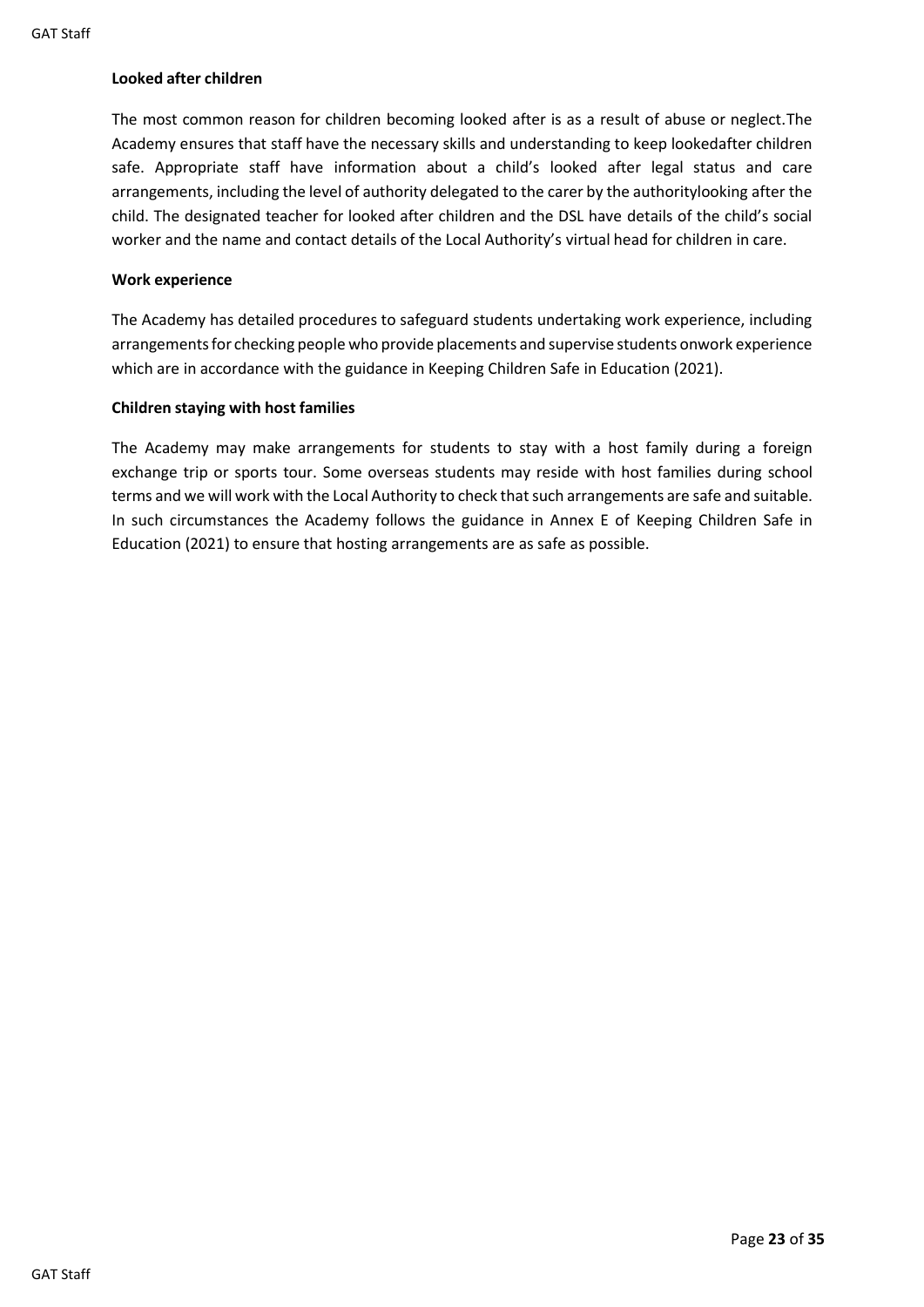#### <span id="page-24-0"></span>**Appendix One**

#### **Four categories of abuse**

#### **Physical abuse**

Physical abuse is a form of abuse which may involve hitting, shaking, throwing, poisoning, burning or scalding, drowning, suffocating or otherwise causing physical harm to a child. Physical harm may also be caused when a parent or carer fabricates the symptoms of, or deliberately induces, illness in a child (this used to be called Munchausen's Syndrome by proxy but is now more usually referred to as fabricated or induced illness).

#### <span id="page-24-1"></span>**Emotional abuse**

Emotional abuse is the persistent emotional maltreatment of a child such as to cause severe and persistent adverse effects on the child's emotional development. It may involve conveying to a child that they are worthless or unloved, inadequate, or valued only insofar as they meetthe needs of another person. It may include not giving the child opportunities to express theirviews, deliberately silencing them or 'making fun' of what they say or how they communicate.It may feature age or developmentally inappropriate expectations being imposed on children. These may include interactions that are beyond a child's developmental capability, as well as overprotection and limitation of exploration and learning, or preventing the child participating in normalsocial interaction. It may involve seeing or hearing the ill-treatment of another. It mayinvolve serious bullying (including cyber bullying), causing children frequently to feel frightened or in danger, or the exploitation or corruption of children. Some level of emotional abuse is involved in all types of maltreatment of a child, although it may occur alone.

#### <span id="page-24-2"></span>**Sexual abuse**

Sexual abuse involves forcing or enticing a child or young person to take part in sexual activities, not necessarily involving a level of violence, whether or not the child is aware of what is happening. The activities may involve physical contact, including assault by penetration (for example, rape or oral sex) or non-penetrative acts such as masturbation, kissing, rubbing and touching outside of clothing. They may also include non-contact activities,such as involving children in looking at, or in the production of, sexual images, watching sexual activities, encouraging children to behave in sexually inappropriate ways, or grooming a childin preparation for abuse. Sexual Abuse can take place online, and technology can be used tofacilitate offline abuse. Sexual abuse is not solely perpetrated by adult males. Women can also commit acts of sexual abuse, as can other children. The sexual abuse of children by other children is a specific safeguarding issue in education (also known as peer on peer abuse).

#### <span id="page-24-3"></span>**Neglect**

Neglect is the persistent failure to meet a child's basic physical and/or psychological needs, likely to result in the serious impairment of the child's health or development. Neglect may occur during pregnancy as a result of maternalsubstance abuse. Once a child is born, neglectmay involve a parent or carer failing to:

- provide adequate food, clothing and shelter (including exclusion from home or abandonment);
- protect a child from physical and emotional harm or danger;
- ensure adequate supervision (including the use of inadequate care-givers); or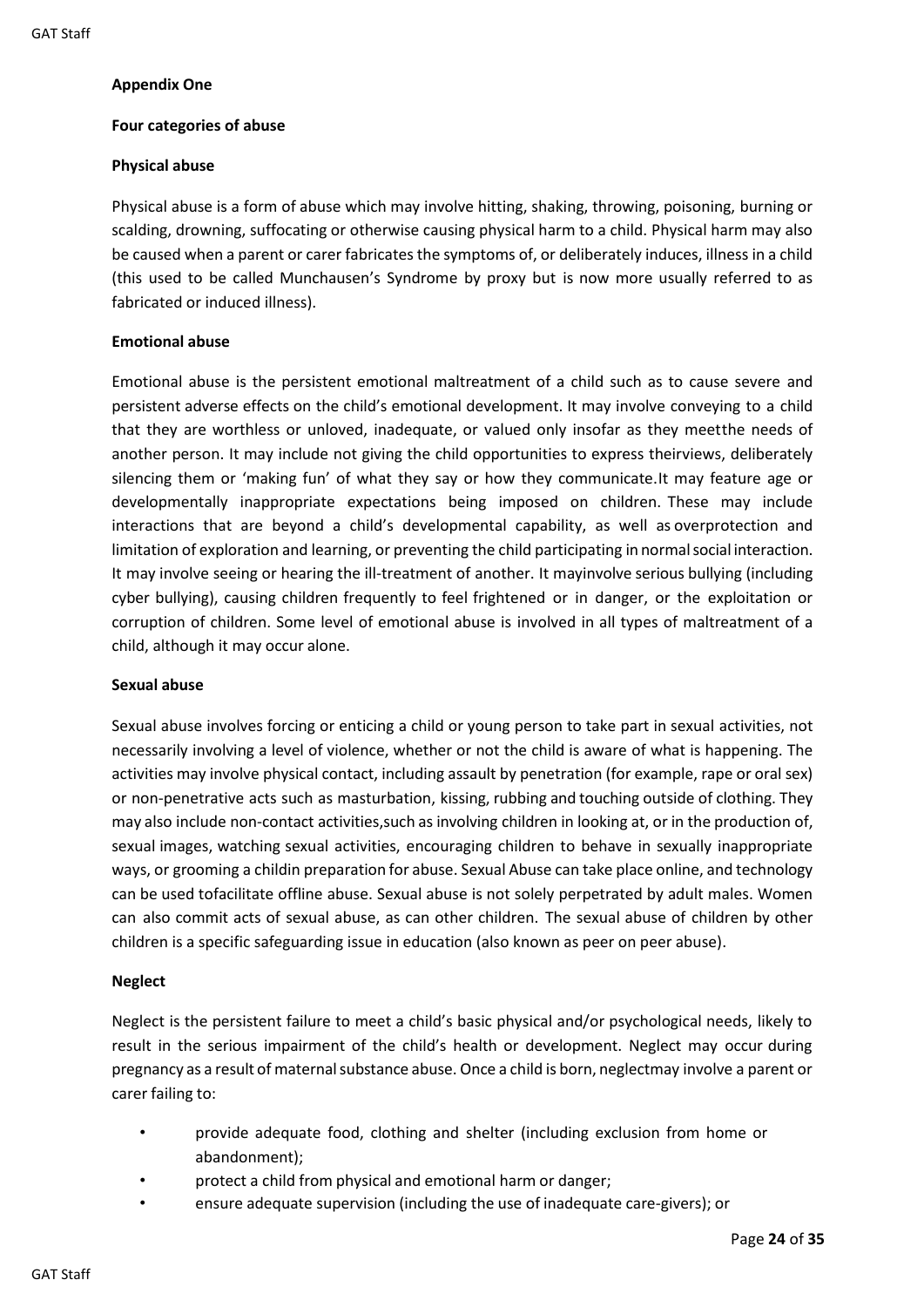• ensure accessto appropriate medical care ortreatment. It may also include neglectof, or unresponsiveness to, a child's basic emotional needs.

#### <span id="page-25-0"></span>**Indicators of abuse**

Physical signs define some types of abuse, for example, bruising, bleeding or broken bones resulting from physical or sexual abuse, or injuries sustained while a child has been inadequately supervised. The identification of physical signs is complicated, as children may go to great lengths to hide injuries, often because they are ashamed or embarrassed, or theirabuser has threatened further violence or trauma if they 'tell'. It is also quite difficult for anyone without medical training to categorise injuries into accidental or deliberate with any degree ofcertainty. For these reasons it is vital that staff are also aware of the range of behavioural indicators of abuse and report any concerns to the designated safeguarding lead.

It is the responsibility of staff to report their concerns. It is not their responsibility to investigateor decide whether a child has been abused.

A child who is being abused, neglected or exploited may:

- have bruises, bleeding, burns, fractures or other injuries
- show signs of pain or discomfort
- keep arms and legs covered, even in warm weather
- be concerned about changing for PE or swimming
- look unkempt and uncared for
- change their eating habits
- have difficulty in making or sustaining friendships
- appear fearful
- be reckless with regard to their own or other's safety
- self-harm
- frequently miss school, arrive late or leave the school for part of the day
- show signs of not wanting to go home
- display a change in behaviour from quiet to aggressive, or happy-go-lucky to withdrawn
- challenge authority
- become disinterested in their school work
- be constantly tired or preoccupied
- be wary of physical contact
- be involved in, or particularly knowledgeable about drugs or alcohol
- display sexual knowledge or behaviour beyond that normally expected for their age
- acquire gifts such as money or a mobile phone from new 'friends'

This is not an exhaustive list and individual indicatorswillrarely, in isolation, provide conclusive evidence of abuse. They should be viewed as part of a jigsaw, and each small piece of information will help the DSL to decidehow to proceed.

All staff must be aware that safeguarding indicators and/or behaviours can be associated with factors outside of school and/or can occur between children outside of these environments. Extra familiar harms take a variety of different forms and children can be vulnerable to multiple harms.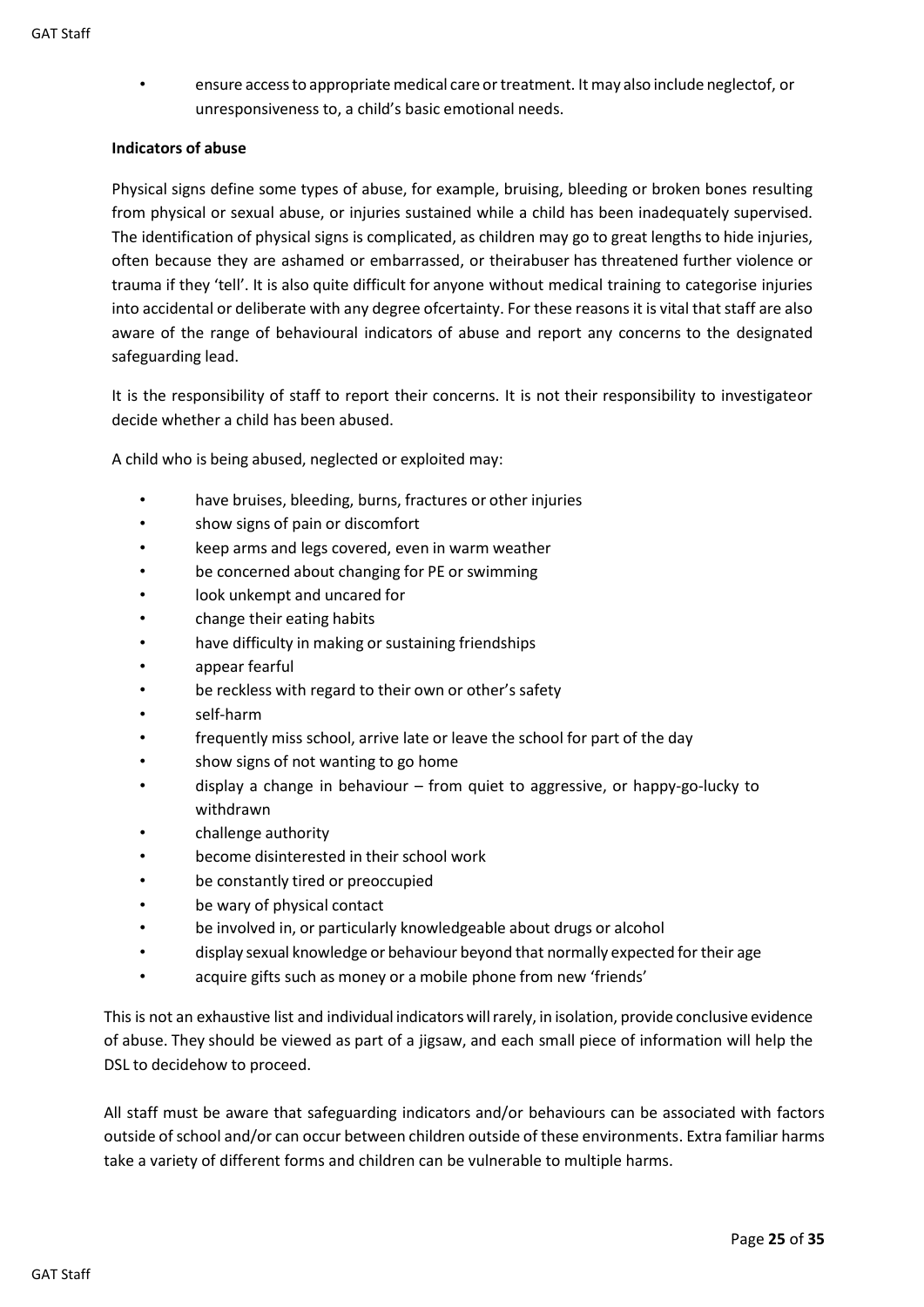All staff must also be aware that technology is a significant component in many safeguarding and wellbeing issues. Children are at risk of abuse online as well as face to face. In many cases abuse will take place concurrently via online channels and in daily life.

Children can also abuse their peers online, this can take the form of abusive, harassing and misogynistic messages, the non-consensual sharing of indecent images and the sharing of abusive and pornographic images to those who do not wish to receive such content.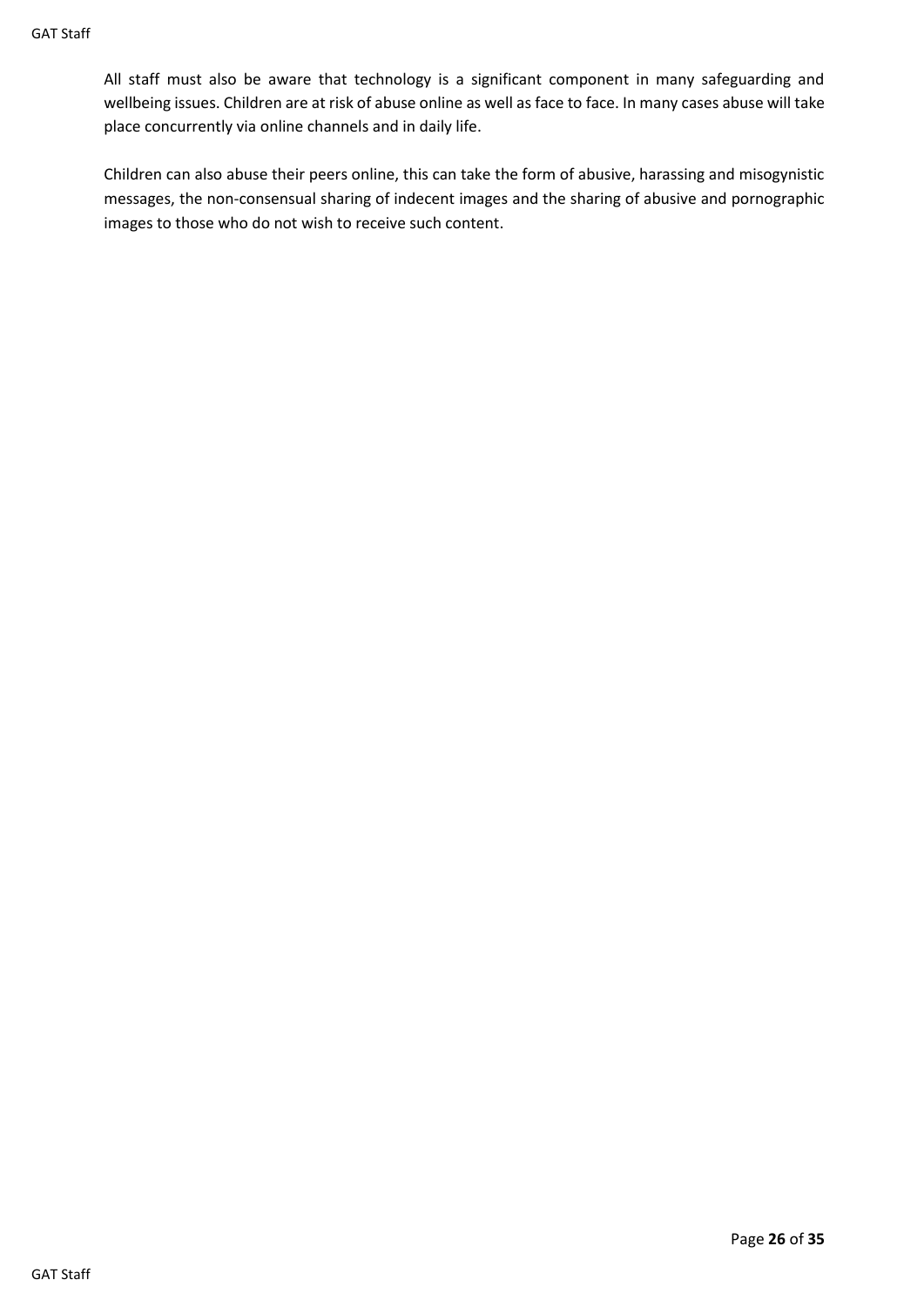#### <span id="page-27-0"></span>**Appendix Two – Concerns Flowchart**



#### **URGENT AND SERIOUS CONCERNS**

**IF A SITUATION IS URGENT AND SERIOUS AND THE DSL / DEPUTY DSL CANNOT BE CONTACTED IMMEDIATELY, CONTACT A MEMBER OF THE SLT TO ENSURE THE RELEVANT AGENCY IS CONTACTED WITHOUT DELAY.**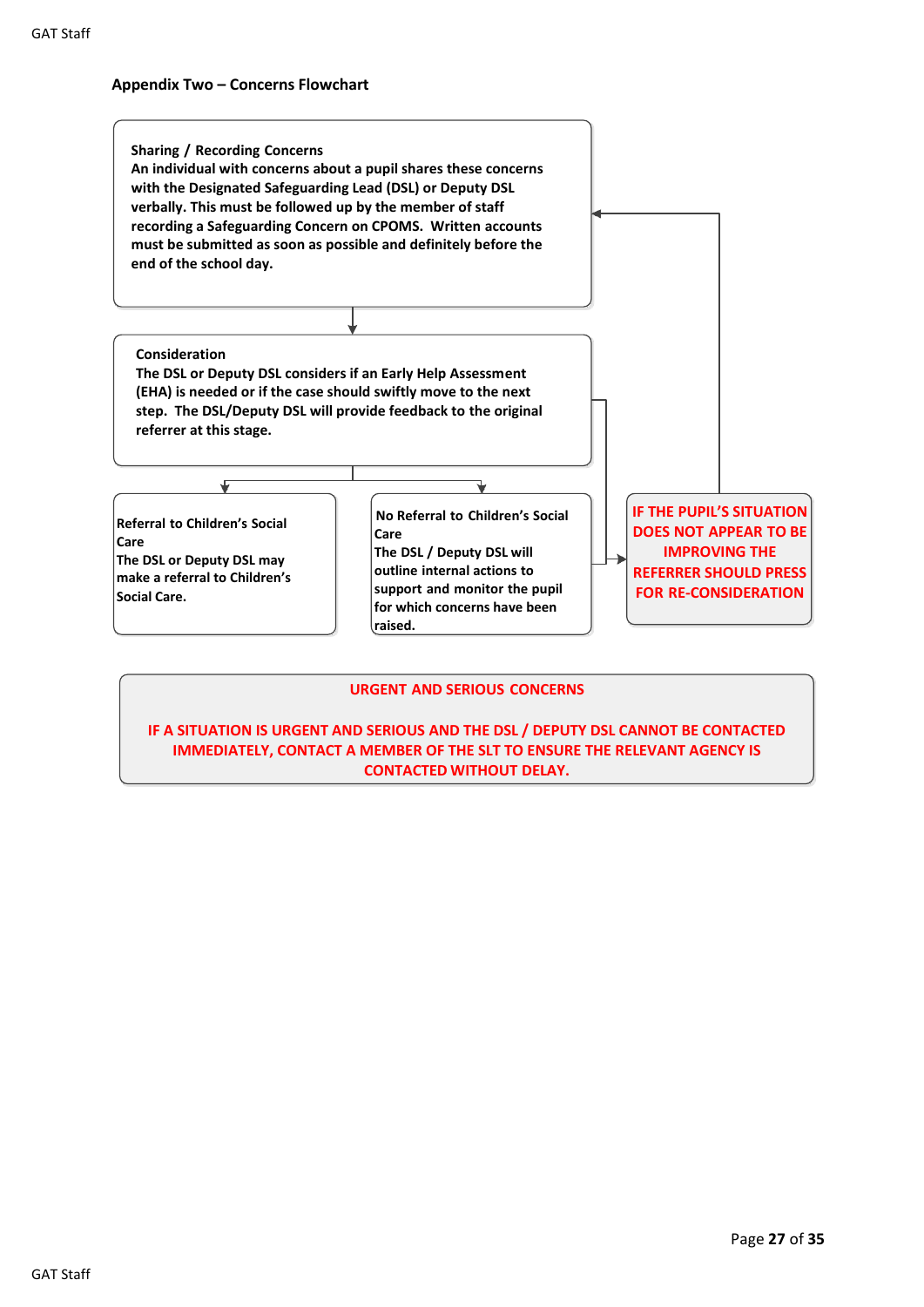#### <span id="page-28-0"></span>**Appendix 3 – Sexual violence and sexual harassment between children in schools and colleges**

#### **Context**

Sexual violence and sexual harassment can occur between two children of any age and sex from primary to secondary stage and into colleges. It can also occur online. It can also occur through a group of children sexually assaulting or sexually harassing a single child or group of children.

Children who are victims of sexual violence and sexual harassment will likely find the experience stressful and distressing. This will, in all likelihood, adversely affect their educational attainment and will be exacerbated if the alleged perpetrator(s) attends the same school or college. Sexual violence and sexual harassment exist on a continuum and may overlap, they can occur online and face to face (both physically and verbally) and are never acceptable.

It is essential that **all** victims are reassured that they are being taken seriously and that they will be supported and kept safe. A victim should never be given the impression that they are creating a problem by reporting sexual violence or sexual harassment. Nor should a victim ever be made to feel ashamed for making a report.

Staff should be aware that some groups are potentially more at risk. Evidence shows girls, children with special educational needs and disabilities (SEND) and LGBT children are at greater risk.

Staff should be aware of the importance of:

- challenging inappropriate behaviours;
- making clear that sexual violence and sexual harassment is not acceptable, will never be tolerated and is not an inevitable part of growing up;
- not tolerating or dismissing sexual violence or sexual harassment as 'banter', 'part of growing up', 'just having a laugh' or 'boys being boys'; and
- challenging physical behaviours (potentially criminal in nature), such as grabbing bottoms, breasts and genitalia, pulling down trousers, flicking bras and lifting up skirts. Dismissing or tolerating such behaviours risks normalising them.

#### **What is sexual violence and sexual harassment?**

#### **Sexual Violence**

It is important that school and college staff are aware of sexual violence and the fact that children can, and sometime do, abuse their peers in this way and that it can happen inside and outside of school/college. When referring to sexual violence we are referring to sexual violence offences under the Sexual Offences Act 2003 as described below:

**Rape:** A person (A) commits an offence of rape is: he intentionally penetrates the vagina, anus or mouth of another person (B) with his penis, B does not consent to the penetration and A does not believe that B consents.

**Assault by Penetration:** A Person (A) commits and offence if: s/he intentionally penetrates the vagina or anus of another person (B) with a part of her/his body or anything else, the penetration is sexual, B does not consent to the penetration and A does not reasonably believe that B consents.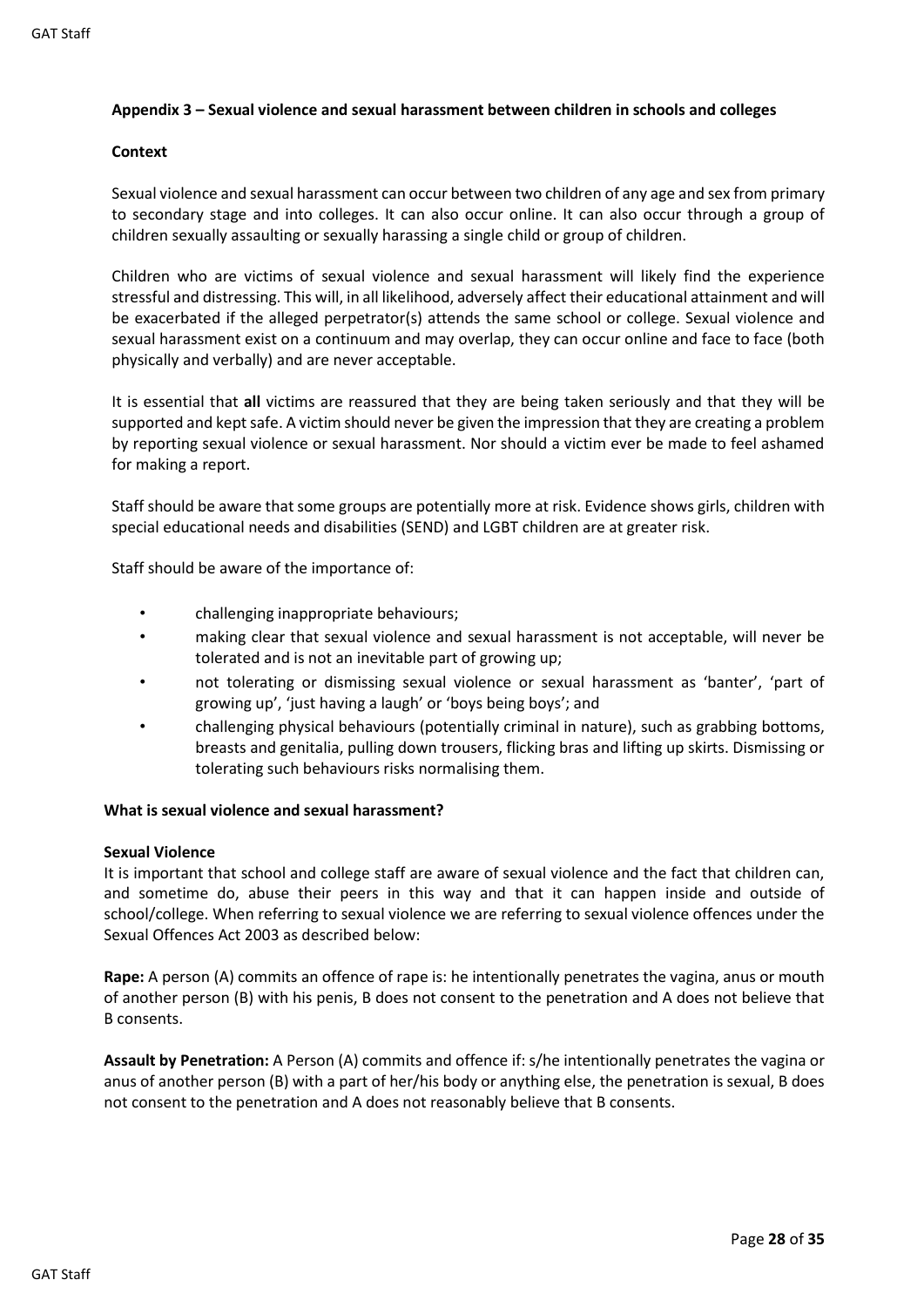**Sexual Assault:** A person (A) commits an offence of sexual assault if: s/he intentionally touches another person (B), the touching is sexual, B does not consent to the touching and A does not reasonably believe that B consents. (Schools should be aware that sexual assault covers a very wide range of behaviour so a single act of kissing someone without consent, or touching someone's bottom/breasts/genitalia without consent, can still constitute sexual assault).

**Causing someone to engage in sexual activity without consent:** A person (A) commits and offence if s/he intentionally causes another person (B) to engage in an activity, the activity is sexual, B does not consent to engaging in the activity and A does not reasonably believe that B consents. (This could include forcing someone to strip, touch themselves sexually, or to engage in sexual activity with a third party).

**What is consent?** Consent is about having the freedom and capacity to choose. Consent to sexual activity may be given to one sort of sexual activity but not another, e.g. to vaginal but not anal sex or penetration with conditions, such as wearing a condom. Consent can be withdrawn at any time during sexual activity and each time activity occurs. Someone consents to vaginal, anal or oral penetration only if s/he agrees by choice to that penetration and has the freedom and capacity to make that choice. Further information can be found at Rape Crisis England & Wales – Sexual consent.

It is important to remember that:

- a child under the age of 13 can never consent to any sexual activity;
- the age of consent is 16;
- sexual intercourse without consent is rape.

#### **Sexual Harassment**

When referring to sexual harassment we mean 'unwanted conduct of a sexual nature' that can occur online and offline and both inside and outside of school/college. When we reference sexual harassment, we do so in the context of child on child sexual harassment. Sexual harassment is likely to: violate a child's dignity, and/or make them feel intimidated, degraded or humiliated and/or create a hostile, offensive or sexualised environment.

Whilst not intended to be an exhaustive list, sexual harassment can include:

- sexual comments, such as: telling sexual stories, making lewd comments, making sexual remarks about clothes and appearance and calling someone sexualised names;
- sexual 'jokes' or taunting;
- physical behaviour, such as: deliberately brushing past someone, interfering with someone's clothes (schools and colleges should be considering when any of this crosses a line into sexual violence – it is important to talk to and consider the experience of the victim) and displaying pictures, photos or drawings of a sexual nature; and
- online sexual harassment. This may be standalone or part of a wider pattern of sexual harassment and/or sexual violence. It may include:
	- $\circ$  consensual and non-consensual sharing nudes and semi-nudes images and/or videos taking and sharing nude photographs of under 18's is a criminal offence;
	- o sharing of unwanted explicit content;
	- o upskirting (is a criminal offence);
	- o sexualised online bullying;
	- o unwanted sexual comments and messages, including on social media;
	- o sexual exploitation; coercion and threats.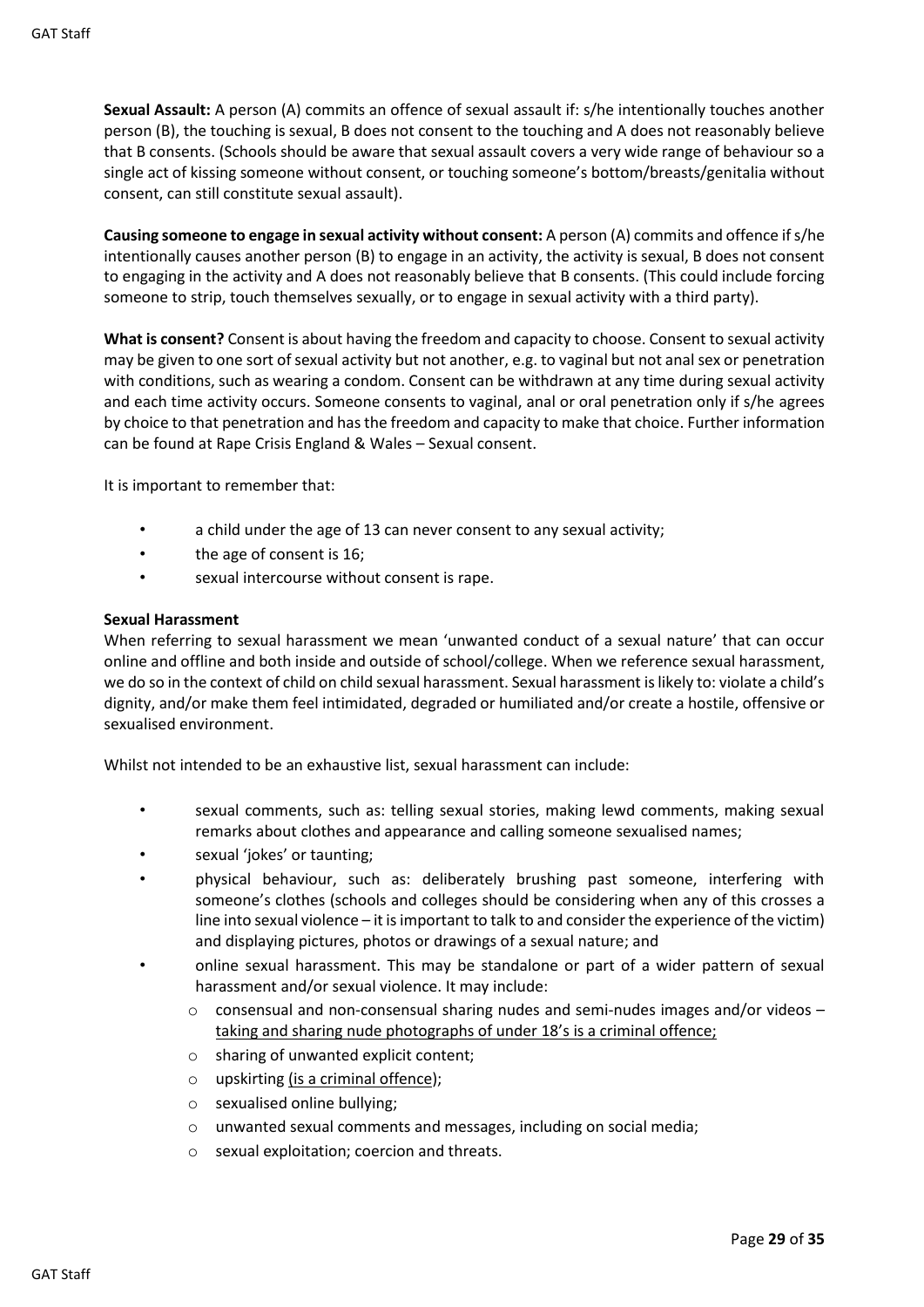#### **Upskirting**

The Voyeurism (Offences) Act 2019, which is commonly known as the Upskirting Act, came into force on 12 April 2019. 'Upskirting' is where someone takes a picture under a person's clothing (not necessarily a skirt) without their permission and/or knowledge, with the intention of viewing their genitals or buttocks (with or without underwear) to obtain sexual gratification, or cause the victim humiliation, distress or alarm. It is a criminal offence. Anyone of any sex, can be a victim.

#### **The response to a report of sexual violence or sexual harassment**

The initial response to a report from a child is incredibly important. How the school or college responds to a report can encourage or undermine the confidence of future victims of sexual violence and sexual harassment to come forward. Schools and colleges not recognising, acknowledging or understanding the scale of harassment and abuse and/or downplaying of some behaviours can actually lead to a culture of unacceptable behaviour.

It is essential that all victims are reassured that they are being taken seriously and that they will be supported and kept safe. A victim should never be given the impression that they are creating a problem by reporting sexual violence or sexual harassment. Nor should a victim ever be made to feel ashamed for making a report.

Any child within any Greenwood Academies Academy will be listened to and supported by experienced and trained safeguarding staff. All staff should report any concerns to the Designated Safeguarding Lead as soon as possible.

All DSL's and Deputy DSL's should be familiar with Part 5 of Keeping Children Safe in Education (2021). The Trust Safeguarding Directorate will support with any sexual violence or sexual harassment concerns following Trust and Government Guidance.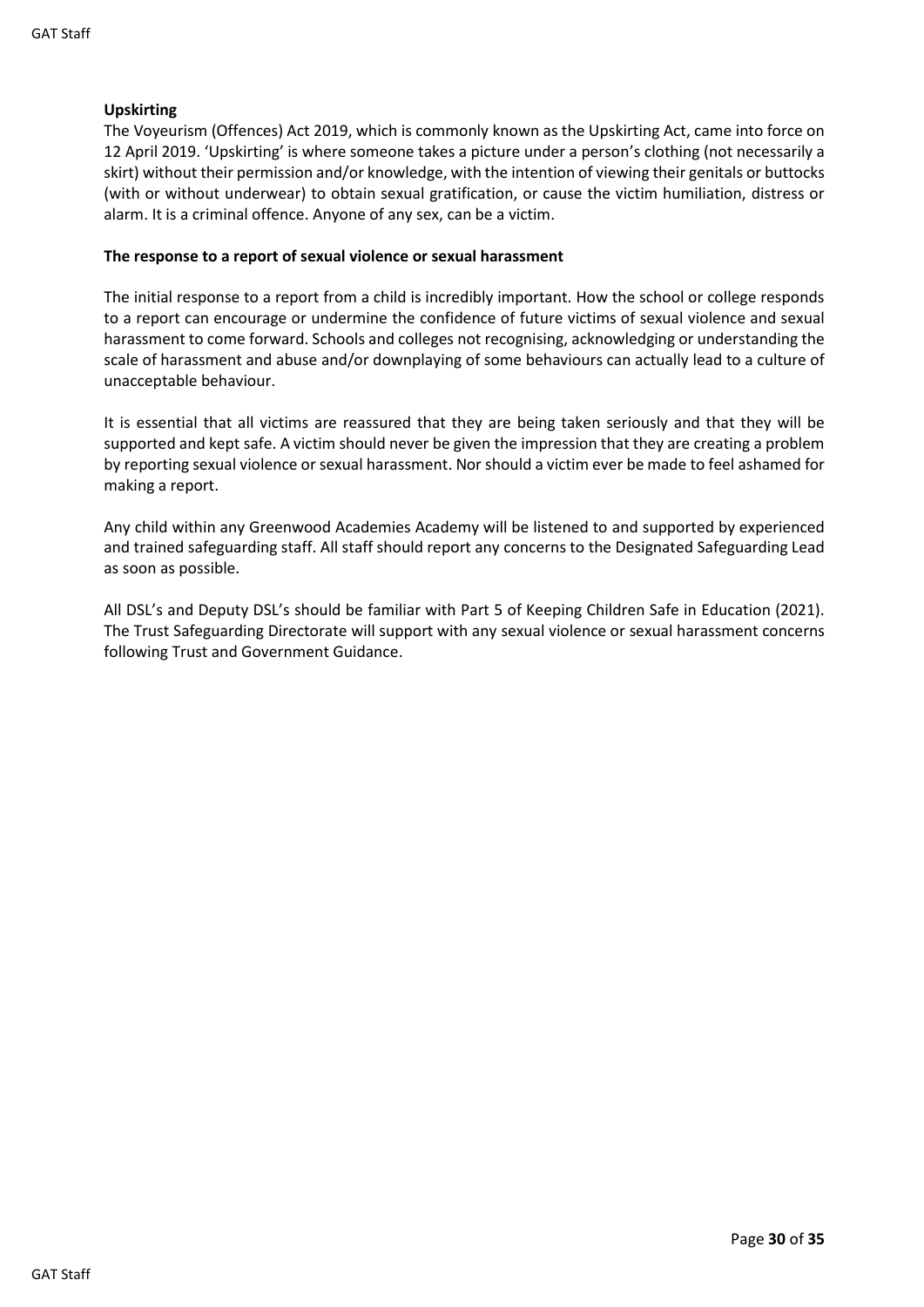#### <span id="page-31-0"></span>**Appendix Four – Online Safety**

As our students increasingly use electronic equipment on a daily basis to access the internet, share content and images via social media and for online learning, the Academy recognises the importance of safeguarding children from potentially harmful and inappropriate online material. There is an effective Trust wide approach to online safety followed within the Academy which empowers us to protect and educate pupils, students, and staff in their use of technology and establishes mechanisms to identify, intervene in, and escalate any concerns where appropriate.

The breadth of issues classified within online safety is considerable, but can be categorised into four areas of risk:

- content: being exposed to illegal, inappropriate or harmful content, for example: pornography, fake news, racism, misogyny, self-harm, suicide, anti-Semitism, radicalisation and extremism.
- contact: being subjected to harmful online interaction with other users; for example: peer to peer pressure, commercial advertising and adults posing as children or young adults with the intention to groom or exploit them for sexual, criminal, financial or other purposes'.
- conduct: personal online behaviour that increases the likelihood of, or causes, harm; for example, making, sending and receiving explicit images (e.g. consensual and nonconsensual sharing of nudes and semi-nudes and/or pornography), sharing other explicit images and online bullying; and
- commerce: risks such as online gambling, inappropriate advertising, phishing and or financial scams.

The Trust ensures online safety is a running and interrelated theme and considers how online safety is reflected as required in all relevant policies and whilst planning the curriculum, any teacher training, the role and responsibilities of the designated safeguarding lead and any parental engagement.

#### **Remote learning**

All staff must refer to Academy specific remote learning guidance and follow the Trust Safeguarding Guidance for the use of Microsoft Teams for delivering online learning and communicating with students.

The document can be found here **[Teams Safeguarding Guidance](https://nottinghamacademy.sharepoint.com/:w:/s/gwh_safeguarding/ETyCfi_M6Z5JmVw_uFszB3oBjuA0V98xwKGK4r160Qg9-g?e=Tw0jm9)**

Whilst considering their responsibility to safeguard and promote the welfare of children and provide them with a safe environment in which to learn, the Trust is committed to doing all that we reasonably can to limit children's exposure to the above risks from the Academy's IT system. As part of this process, the Trust will ensure the Academy has appropriate filters and monitoring systems in place.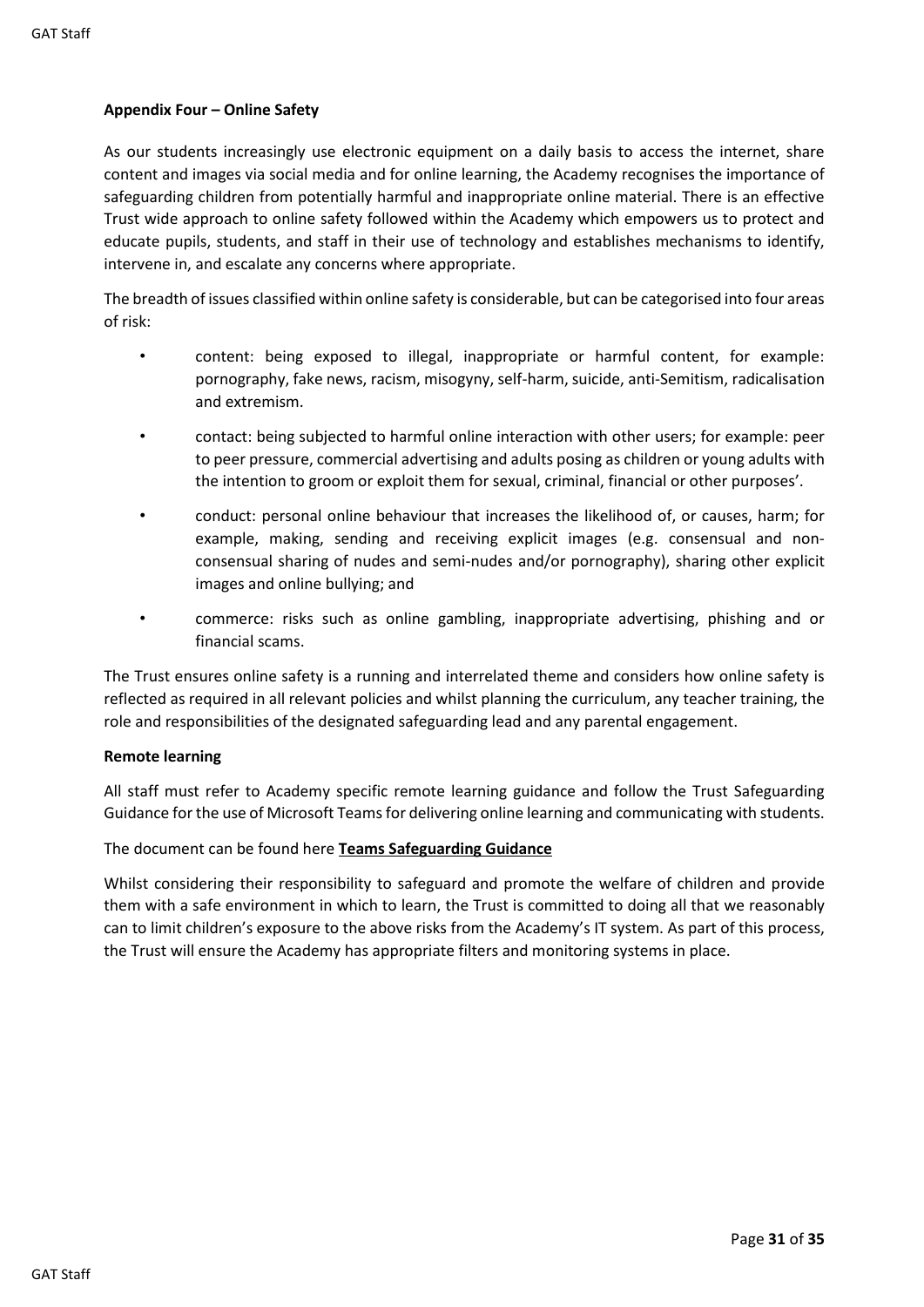#### <span id="page-32-0"></span>**Appendix Five – Administering Medicines**

#### **\*\*Please refer to the full Trust Medical Support for Pupils Policy for full details and all forms for completion referenced throughout this appendix\*\***

Medicines should only be administered at the Academy if it would be detrimental to the pupil's health not to do so. Wherever clinically possible, medicines should be prescribed in dose frequencies which enable them to be administered outside of school hours.

#### **A) Prescription Medication**

This policy is relevant for tablets, medicines, creams and sprays prescribed by a GP or other authorised healthcare professional.

- 1. All parents/carers will be asked to complete the Parental Agreement Form (Appendix A1, A3 or Appendix A4 in the full Medical Support for Pupils policy) in the presence of the designated person before medicine can be administered by the Academy
- 2. All prescribed medicines must be brought to the Academy in the original container with the prescriber's instructions for administration and dosage and must be in-date. NB insulin may be in a pen or pump rather than the original container
- 3. All medication (see item 6 for exceptions) must be handed in to the Academy reception with a covering letter from the parent/carer on the day that it is brought in to the Academy (the letter must be filed with the Parental Agreement Form (Appendix A2, A3 or Appendix A4) and moved to the individual pupil's file at the end of each term
- 4. Storage of Medication
	- (i) All medication (see item 6 for exceptions) will be secured in a locked cabinet/container. The pupil will be made aware of where the medicine is stored and how to access it immediately
	- (ii) A safe container for the disposal of sharp needles will be kept in a locked cabinet and handed to the site manager for safe disposal
	- (iii) Medicines requiring refrigeration should be kept in a secure, clearly labelled box in the fridge
- 5. Administration of Medication

(i) Prescription medication will be administered in accordance with the prescriber's instructions by the member(s) of staff named in the parent/carer agreement and/or IHP or by one of the following:

- · Principal
- · Designated person(s)

Academy staff will be appropriately instructed on the administration of medication

- (ii) The Academy will keep a daily log of all medicines dispensed (Appendix C2)
- (iii) Administration will always be recorded and witnessed and countersigned by an additional member of staff (See Appendix C2)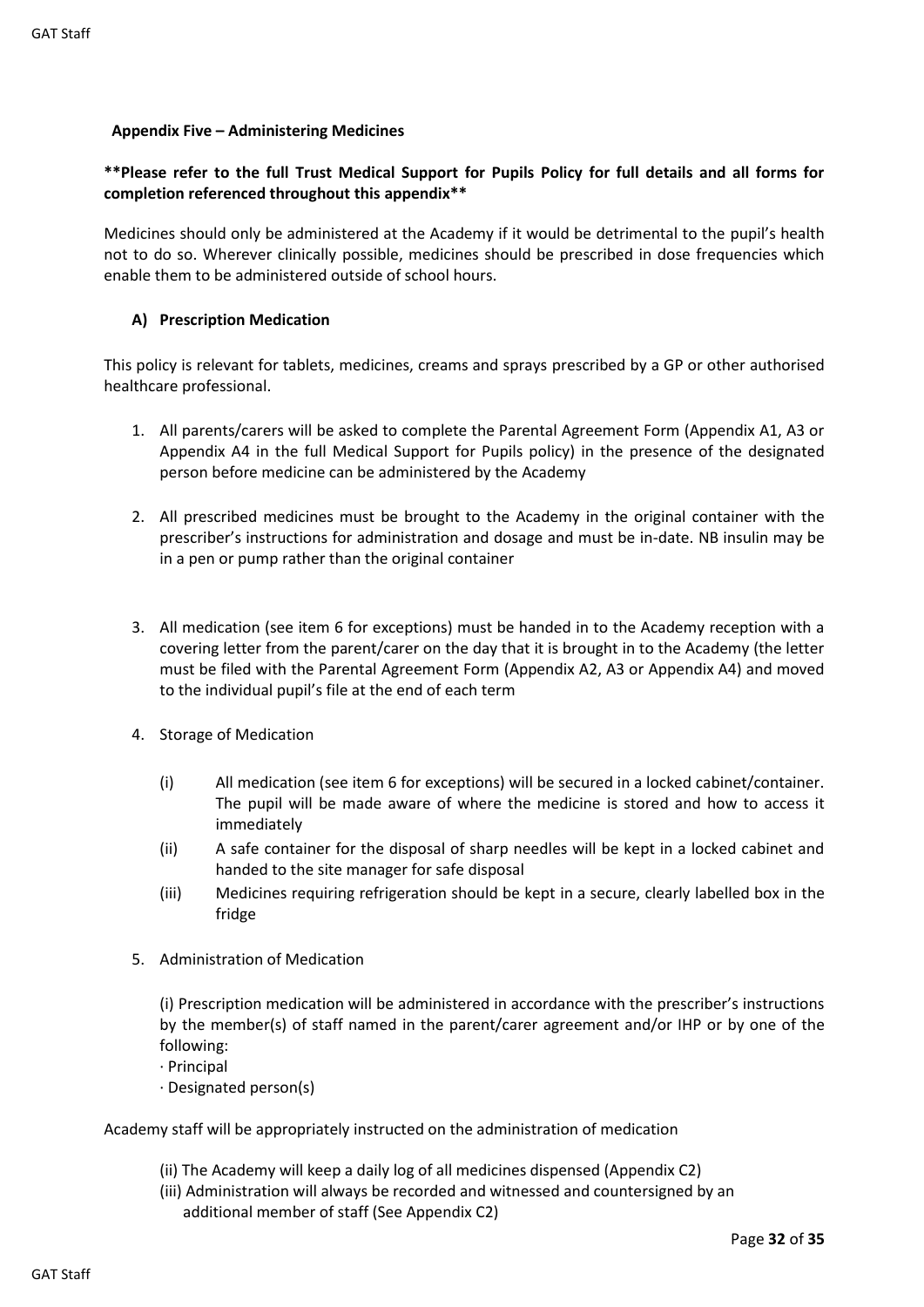- 6. Exceptions
- (i) Secondary age pupils who have an inhaler for asthma will keep it in their Academy bag, to be used by themselves only as necessary. The inhaler must be clearly marked with the pupil's name
- (ii) Secondary age pupils who have an Epi Pen for allergic reactions will keep it in their Academy bag clearly labelled with their name. This is to be administered by one of the staff named in Section 5.
- (iii) Pupils who have a signed Appendix C3 or C4 authorising self-administration

#### **B) Non-Prescription Medicine**

Non-prescription medication will not normally be administered by the Academy. Non-prescription medication will only be administered where the Academy has written parental consent

7. Where a pupil's medical or care needs are covered under the Equality Act 2010, staff will be informed of any reasonable adjustments necessary to the curriculum and its delivery, the Academy environment and equipment.

Consideration will be given to the potential impact of:

- · time and effort
- · inconvenience
- · indignity or discomfort
- · loss of opportunity
- · diminished progress.
- \* See the SEN and Disability Policy
- 8. A copy of the DfE guidance Supporting pupils at school with medical conditions (September 2014) is published with the Medical Support for Pupils policy and will be kept available in the Academy for reference.